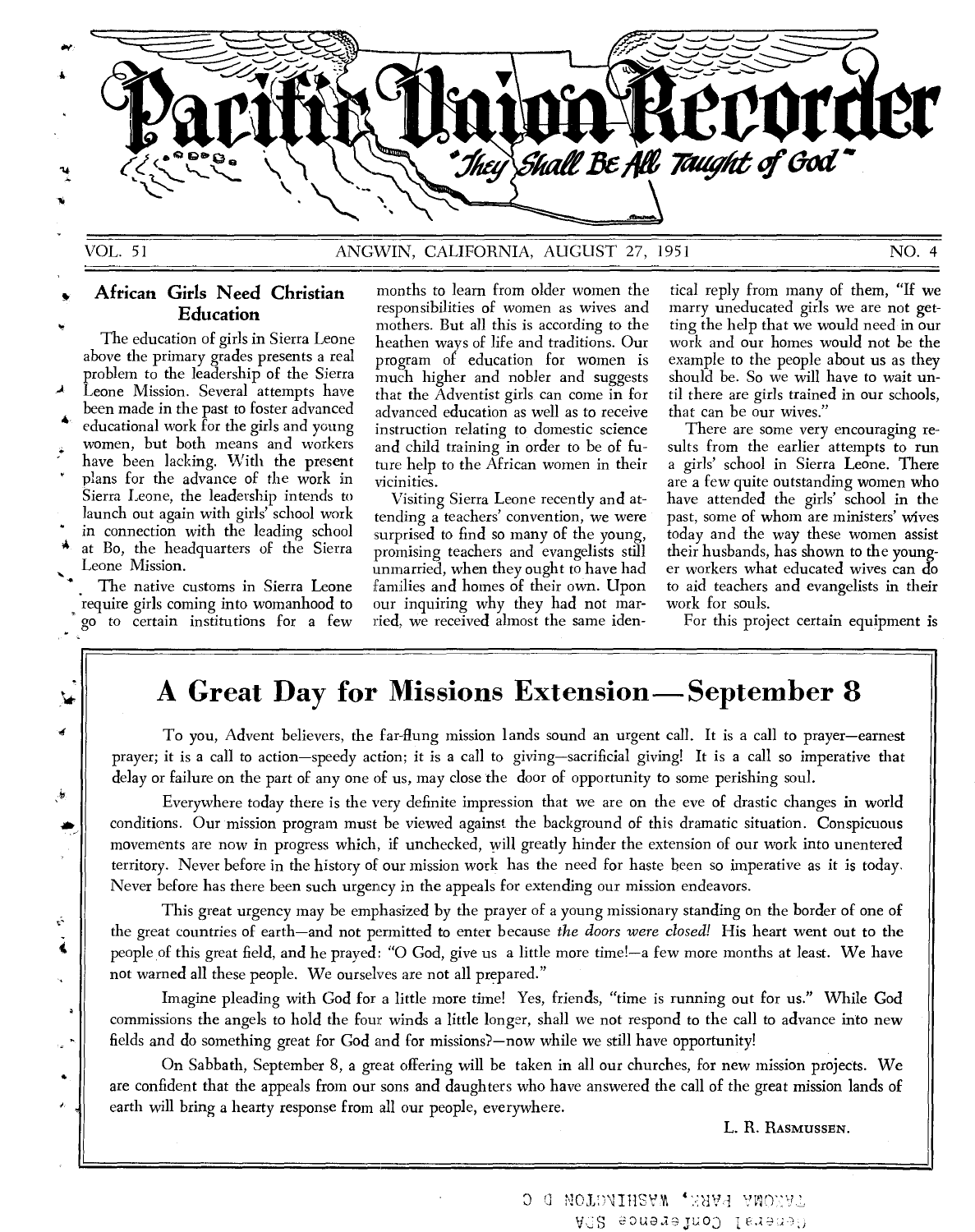## **Pacific Union Recorder**

VOL. 51 NO. 4 MONDAY, AUGUST 27, 1951

Official organ of the Pacific Union Conference of Seventh-day Adventists, Box 146, Glendale, Calif.

Published weekly at Angwin, Calif.; fiftyone issues a year.

Address: Pacific Union Recorder, Box 116, Angwin, California. Notice of change of address should give both the old and the new address.

*Subscription Price,* 50 *Cents a Year* 

|  | F. W. SCHNEPPER |  |  | $\ldots$ Editor    |  |
|--|-----------------|--|--|--------------------|--|
|  | OPAL STONE      |  |  | . Assistant Editor |  |
|  | C. L. BAUER     |  |  | . Assistant Editor |  |

Entered as second-class matter September 3, 1927, at the post office at Angwin, California, under the act of Congress of March 3, 1879. Acceptance for mailing at the special rate of postage provided for in section 412, Act of February 28, 1925, authorized September 3, 1927.

#### Sunset Table

Courtesy of Newton Observatory, Pacific Union College.

| Friday, August 31 |                     |                |      |  |  |  |  |  |  |
|-------------------|---------------------|----------------|------|--|--|--|--|--|--|
| Angwin            | 7:44                | Oakland        | 7:42 |  |  |  |  |  |  |
| Arlington         | 7:19                | San Diego      | 7:17 |  |  |  |  |  |  |
| Chico             | 7:42                | San Jose       | 7:40 |  |  |  |  |  |  |
| Eureka            | 7:53                | Phoenix        | 6:57 |  |  |  |  |  |  |
| Fresno            | 7:31                | Reno           | 7:34 |  |  |  |  |  |  |
| Lodi              | 7:38                | Salt Lake City | 7:04 |  |  |  |  |  |  |
| Los Angeles       | 7:22                | Honolulu       | 6:49 |  |  |  |  |  |  |
| Hilo              |                     | 6:37           |      |  |  |  |  |  |  |
|                   | Friday, September 7 |                |      |  |  |  |  |  |  |
| Angwin            | 7:33                | Oakland        | 7:31 |  |  |  |  |  |  |
| Arlington         | 7:09                | San Diego      | 7:07 |  |  |  |  |  |  |
| Chico             | 7:31                | San Jose       | 7:30 |  |  |  |  |  |  |
| Eureka            | 7:42                | Phoenix        | 6:47 |  |  |  |  |  |  |
| Fresno            | 7:20                | Reno           | 7:22 |  |  |  |  |  |  |
| Lodi              | 7:28                | Salt Lake City | 6:53 |  |  |  |  |  |  |
| Los Angeles       | 7:12                | Honolulu       | 6:43 |  |  |  |  |  |  |
| Hilo              |                     | 6:31           |      |  |  |  |  |  |  |



The Voice of Prophecy subjects for the next two Sundays are:

"Can We Know God?"—Sept. 2. "Barabbas"—Sept. 9.

Invite your friends to tune in.

needed for which the mission has no funds. They are appealing for help from the Missions Extension Fund Offering, to be taken September 8, for means to obtain facilities to make possible the education of promising girls and young women.

G. A. LINDSAY.

# $- -0$

# **This Hour and Its Opportunities**

Indonesia is just emerging as a new nation. There is an intellectual awakening throughout this country, which in the providence of God is opening the way for the advancement of our literature ministry on a scale that has never been seen before. A great demand has developed among the Indonesians for reading material, and this makes possible the placing of large numbers of our books in the homes. This rapid development within the past few years has made us keenly conscious of the fact that Indonesia needs a publishing house.

For years we have farmed out our printing to jobbers with varying success. At times our books have been much delayed because of work for other customers which had to be done by the publishers. The wheels of the presses are not turning night and day for the sake of our gospel literature. How wonderful it would be to have a fully equipped publishing house turning out only Seventh-day Adventist literature. "There is a time for everything," and this is the time for "the leaves of autumn" to be scattered over Indonesia.

At our Division Council, much em phasis was placed upon the publishing needs of Indonesia. It is gratifying to know that our people are supporting this project because a publishing house can be, under God, a great missionary agency. A publishing house will soon be a reality in Indonesia.

"At various points in missionary lands publishing houses must be established. To give character to the work, to be centers of effort and influence, to at tract the attention of the people, to develop the talents and capabilities of the believers, to unify the new churches, and to second the efforts of the workers, giving them facilities for more ready communication with the churches and more rapid dissemination of the message, —all these and many other considerations plead for the establishment of publishing centers in missionary fields." *—Vol. 7.* pp. 144, 145.

Such a center should be established in Indonesia—a center where the light of the gospel will shine in its splendor. When Jesus sojourned upon the earth He recognized the urgency of the work He had to do. He said, "I must work the works of Him that sent me, while it is day: the night cometh, when no man can work." John 9:4.

Truly, could we but fathom the meaning of "the night cometh, when no man can work," we would spur ourselves to greater endeavor to do a quicker work and not hesitate until the night when no man can work is upon us.

D. S. KIME. **----0----** 

# **Handicapped—and Very Useful!**

A recent letter from Elder R. H. Adair of the General Conference Treasury Department, tells of a native brother whom he met in Fiji some years ago. The native's name is Elijah, and though greatly handicapped, physically, he has done a splendid work in Fiji. Elijah's endeavors with our literature serve as a fine example of courage, and will inspire colporteurs and all others who are helping in our literature ministry.

"Elijah," writes Elder Adair, "had both his arms taken off by a shark, above the elbows, while diving for coins thrown into the water by tourists at-Suva, Fiji, some years ago. His rugged constitution stood the shock, and for a long time now he has been a familiar figure on the waterfront when a ship comes in. With a package of small books,  $\cdot$ in the English language, tucked under . the stump of one arm, and with his engaging smile, he moves quickly among the passengers and crews of the ships, and in some miraculous way people are influenced to stop, examine the package under Elijah's arm, and buy his books.'

Yes, the Lord has many ways of working out His will, and many agencies with which to do it. And it is wonderful how He can use *all* His faithful children in carrying the good news of the Kingdom, even those who are afflicted in one way or another. Every member of the church can assist in the literature ministry. Many of the older members of the church, who have few responsibilities, may still do excellent service with our literature. And even the handicapped \_ may be very useful by helping with the distribution of our papers and tracts. We often see good results here from such service, and in the hereafter we shall. have many surprises as the fruit of our faithfulness,

A Minister.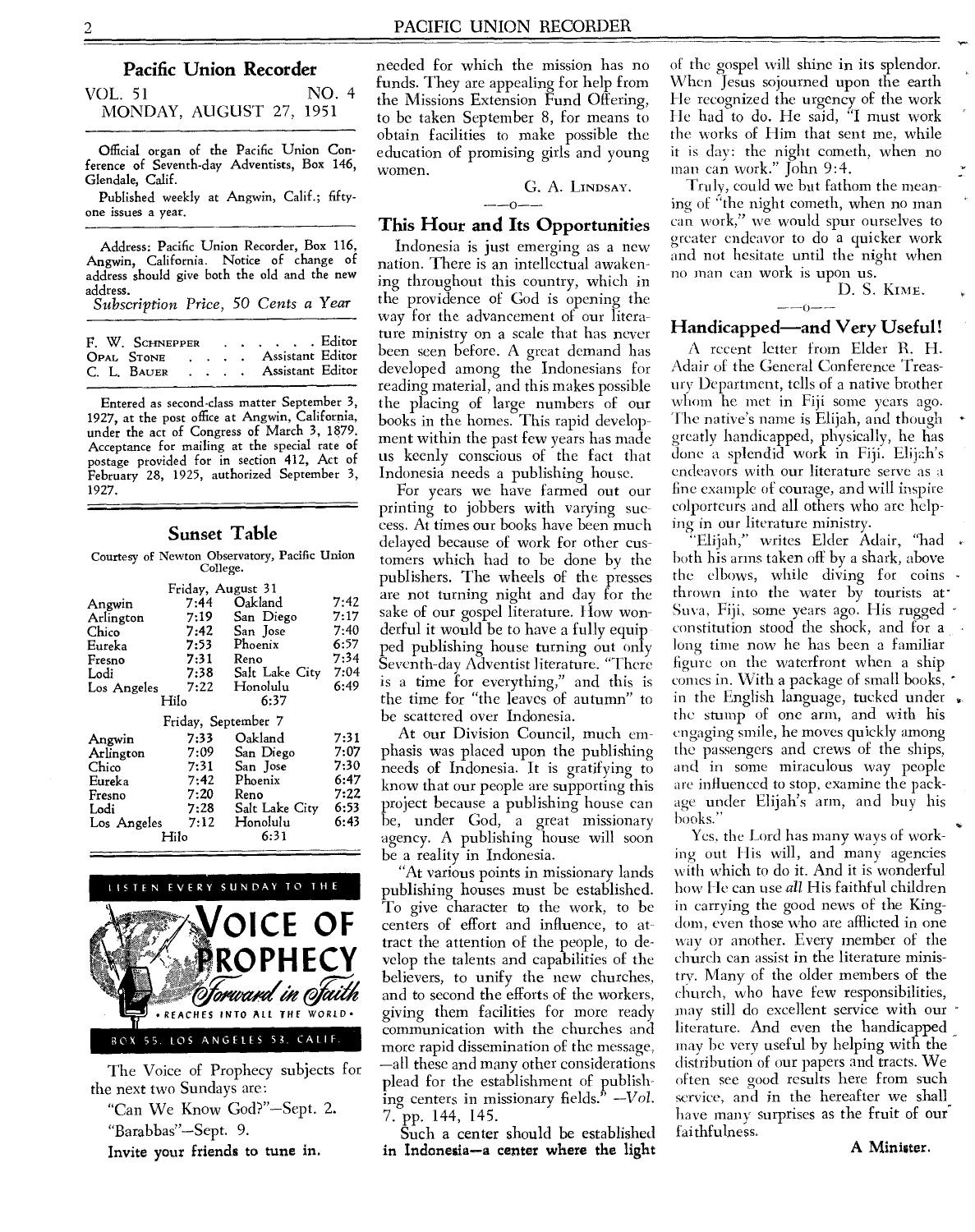# **Pacific Union College**

## **Pacific Union College Offers Complete Nursing Program**

New curricula for the Vocational Nurse and for the Master of Arts degree in Nursing Education were announced this week by Miss Ethel **J.**  Walder, P.U.C.'s Nursing Education department head. Added to the well established professional - nursing program which leads to the R.N., these new curricula allow the school to furnish each of the three types of college nursing preparation recognized by law

# and the medical profession. Vocational Nurse Curriculum Begins

In recent years it has not been possible to find enough registered nurses to fill the growing needs of the medical profession for trained assistance. The vocational nurse has gained increasing recognition as a person who can meet this need.

At the current session of the Cali- .fornia State Legislature a law was

passed providing for the regulation of training, registration, and licensing of vocational nurses in this state. A board of examiners to implement the new

, law is now being selected. P.U.C.'s  $\downarrow$  move to furnish training which will

meet the legal requirements will do much to lessen the shortage of nursing service available in the medical profession generally and in Seventh-day Adventist institutions in California.

According to the new California law,  $\clubsuit$  a vocational nurse is not so highly skilled as a professional nurse (the R.N.) and is qualified to work under the super-

vision of a doctor or professional nurse in caring for convalescing and subacutely or chronically ill patients.

As set up at P.U.C., the training will include two quarters of background

study and limited clinical experience in residence at the College, followed by

six months of supervised clinical train ing in an Adventist sanitarium and hospital. During this second part of the

course the student receives a small stipend for her work and consequently is

self-supporting. After completing this year of train-

ing, the student will receive a certificate from **P.U.C.** which will allow her to **take the State Board examination.** 

When the state examination has been passed, the student will be registered and licensed as a Vocational Nurse.

It is estimated that the salary of the vocational nurse is often 75 per cent that of the professional nurse. Certainly here is a large and growing opportunity for satisfying service to others.

#### P.U.C. Offers Graduate Degree for Nurses

Also new at Pacific Union College, a program of education granting the Master of Arts degree with a major in Education and a minor in Nursing Education is now available. According to Dr. **J.** E. Weaver, president of the College and chairman of the Graduate Council, this coming school year is the first in which a nurse can get a Master's degree in the Christian atmosphere of an Adventist college.

With the increase in collegiate schools of nursing and the consequent growing demand for nurses qualified in education and administration, the Master of Arts degree has become an essential. In the past this degree was available only from non-Adventist colleges and universities.

The nurse wanting to do graduate work should have a degree on the bachelor level. After applying to the Graduate Council and being admitted to graduate standing, she will usually spend three quarters on the campus at P.U.C.

The progressive nurse who is looking For more satisfaction from her work, for a widening of her professional and cultural horizons, or for a broadening of her avenues to public service should consider graduate study at Pacific Union College. **--0--** 

## **Country Living—Why?**

Most of our people in the United States have shown deep interest in the messages sent years ago through the Spirit of prophecy about getting out of the cities.

At the same time those who are rather skeptical of the importance of this country-living message have raised the question as to whether the only reason for urging our people to get out of the cities is to escape the dangers of **the last days.** 

The answer is that the Testimonies do not place the urgency for getting out of the cities merely upon the matter of escaping danger. The reasons for moving into the country are not primarily reasons of personal safety.

The Testimonies give 13 reasons for a move into rural areas. They are:

1. That the church may be scattered widely. *Vol.* 6:178.

2. That our children may escape the corruptions and temptations of the cities. FCE p. 326.

3. That our families may have less contact with evil. *Vol. 7:89.* 

4. That we may get away from the coming strife and confusion. *G.* C. *Bulletin,* April 6, 1904.

5. That more of the privileges designed for us by God may be obtained. *FCE* pp. 326-7.

6. That first consideration may be given the spiritual prosperity of the family and home. *Vol.* 5:232.

7. That our children may obtain the best training for usefulness. *Vol.* 5:233.

8. That the allurements of evil in the cities may be replaced by the country's quiet, peace and purity. *M.H.*  p. 190.

9. That we may be brought into greater harmony with God's original plan. *Vol. 7:187.* 

10. That additional preparation may be obtained for the kingdom of God. *Vol.* 6:195.

11. That the labor union problem may be eased. *Series B,* p. 34.

12. That the impending hardships of buying and selling may be modified. *Country Living* pp. 9, 10.

13. That some of the terrible dangers of the last days—atomic bombs,

# **Kentucky-Tennessee Army Camps**

The Kentucky-Tennessee Conference War Service Commission is anxious to get in touch with all Seventh-day Adventist servicemen stationed at Camp Breckenridge, Fort Knox, and Fort Campbell, Kentucky.

Parents or relatives of men located in any of these three camps are urged to send their full name and address to Elder Teddic Mohr, War Service Secretary, 3208 West End Ave., Nashville 5, Tennessee.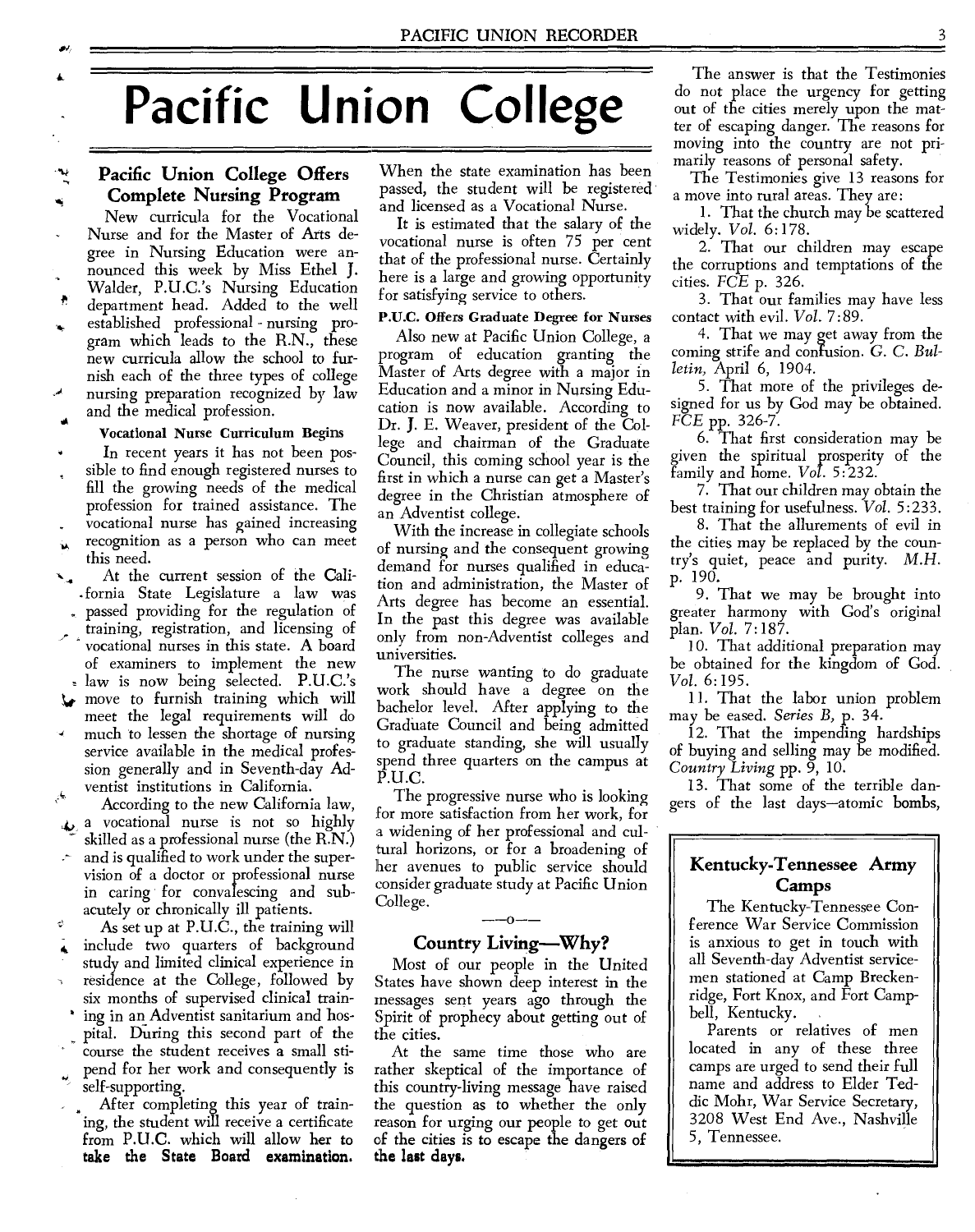destruction of whole cities—may be escaped as in the case of Lot. Genesis 19.

All of this is the background for Sister White's forceful admonitions and statements, "Get out of the large cities as fast as possible." *Vol.* 6, p. 195.

"Get out of the cities into rural districts." *Country Living,* p. 10.

"My warning is: keep out of the cities." *G.* C. *Bulletin,* April 6, 1903.

"Ere long there will be such strife and confusion in the cities, that those who wish to leave them will not be<br>able." Id. CARLYLE B. HAYNES. CARLYLE B. HAYNES.

#### There Were Ninety and Nine—

They were comfortable, well-fed, and safe. One could hardly ask for more for them. Had they been all of the flock, the owner could have relaxed and been spared the toil and danger and storm of the search for the missing one.

The story is often told with varying detail of heroism and self-sacrifice. It always ends with the rescue of the one lost sheep and with the rejoicing of everyone concerned. Even the safe sheep can be pictured as manifesting some pleasure at seeing the return of the lost one.

But in life the number of sheep that lie resting and all secure in the fold is not always so near one hundred per cent of the flock. The ones that are out in the mountain storm and the darkness may include youth of the church. Like the child Jesus in days of old, the last time these youth were noticed they were safe within the church. But changes come quickly in the lives of boys and girls, especially as they enter adolescence, the time when many of them get away from the sheltering fold. If the home ties are not kept warm and vital at this time, the youth will be away before the parents and the church notice it.

Of course everyone will applaud the efforts of the rescuers as they scale dangerous heights and search thickets and ravines for the lost. There will be rejoicing even though only some of the lost are restored to safety. There will be mourning over any who cannot be found. Hope will linger so long as life shall last for those outside and lost.

But why not count the sheep before the storm breaks or darkness falls, and bring the entire flock into the fold together? An early checking could reveal threatened loss and lead to precautionary efforts in good time.

This year again some of the youth of

the church will not be able to get to the fold of a Christian school. Why not let some course taken by mail tie them into church interests for the time and have the Home Study Institute serve as an extension of the fold?

An arrangement has been made whereby graduates from the eighth grade can select courses from the ninth grade and complete them in the local classroom under the direction of the church school teacher. It is called the Supervised Study Plan. When circumstances justify it the conference educational superintendent will approve the work for a particular school and pupil. Detailed information may be obtained from the Home Study Institute, Takoma Park, Washington 12, D.C. It takes time to work out all the details. There is time, provided those interested act at once.

W. HOMER TEESDALE.

# $\frac{1}{2}$ Institute Concluded

Attracting more than one hundred enrollees from thirty-five states and several overseas countries, the second session of the Institute of Scientific Studies for the Prevention of Alcoholism convened for two weeks this summer on the campus of the College of Medical Evangelists in Loma Linda. Present at the Institute were school administrators, teachers, physicians, social welfare workers, and clergymen representing a number of different faiths.

Directing the study of alcohol as a major problem were nationally known leaders in medicine, education, science, and government, including Dr. Andrew C. Ivy, eminent physiologist and educator; Major John C. Thompson from the Office of the United States High Commissioner for Germany; Dr. Ernest Q. King of the United States Food and Drug Administration; and men foremost in the teaching profession, such as Drs. C. Morley Sellery, C. C. Trillingham, and Emil Bogen.

Among the most attractive Institute features were field trips to hospitals and courtrooms where the Institute members heard firsthand the story of alcohol's tragic effects.

Featured at the second annual banquet of the Institute in the Biltmore Hotel in Los Angeles was the internationally famed Nobel prize winner Dr. Robert A. Millikan, speaking on the subject "Religion and Science."

W. A. Scharffenberg, chairman of the Institute board of directors, announces that the third session will convene August 4-15, 1952, in Loma Linda.

The expressed aim of the Institute is to provide scientific training in specific phases of the alcohol problem, attention being given to the effects of alcohol on the physical, mental, and moral powers of the individual, as well as its effect on the social, economic. religious, and political life of the community, the state, and the nation. Emphasis is focused on effective educational measures that will check and prevent the rising tide of alcoholism. FRANCIS A. SOPER,

*Associate Editor of "Listen" Magazine.*   $-$ -0-

# Appreciation and Thanks

I have just received letters from Donald E. Davis and Jackson C. Lindsey, Marines, and because of their nature, I shall share them with the readers of the RECORDER. In the August 13 issue of our union paper, I mentioned the favorable contact with the office of the Commandant of the Marine Corps in Washington, D. C., growing out of the  $\cdot$ experience of these converts to our faith.

Donald Davis writes as follows: "Dear Elder Nelson:

"Our hearts are full of praise and thanksgiving to God for His marvelous deliverance. We are so thankful to you for what you did to help us, and to our people in this union for their letters, telegrams, and last, but not least, the many prayers that were offered in our behalf.

"We are sailing for Korea August. 15, so we ask that your prayers will continue for our welfare. We pray that we may always be true and faithful, and that soon we may all meet around the great white throne in Heaven. Our wives join us in this prayer.

"With sincerest appreciation and gratitude,

"S/Sgt. Donald E. Davis."

Jackson Lindsey adds the following lines: "I am now in the U.S.N. Hospital at Camp Joseph H. Pendleton, because of internal bleeding due to peptic ulcers. I do not know what the U.S.M.C. has in mind for me in the future."

I am sure those who have been interested in the experience of these Marines will continue to pray for them.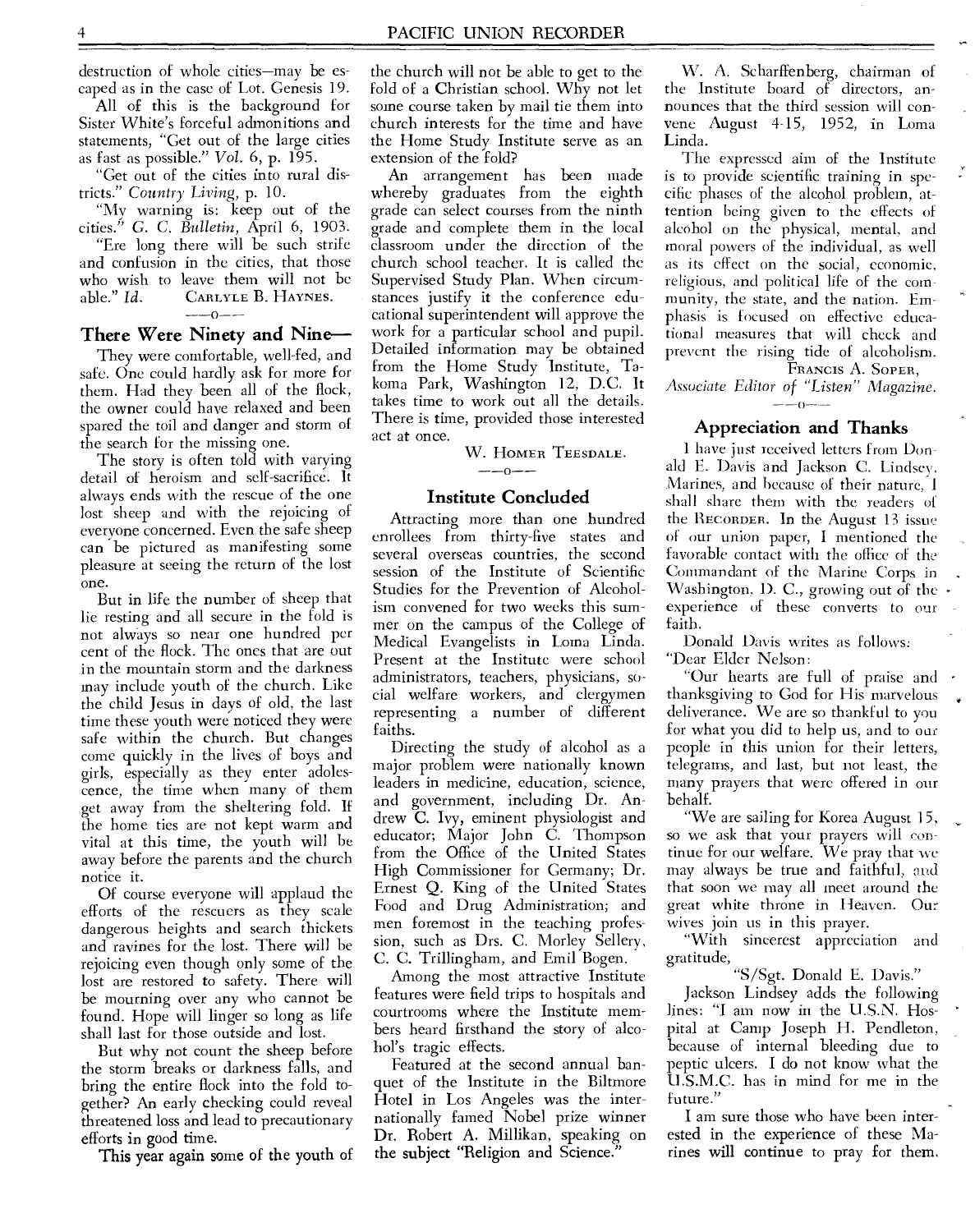We know not what the future may have in store for us, but we may know by experience that the Lord cares for His own, and will not forsake them. God has wonderfully rewarded the faithfulness of these young men who through severe trial stood firm.

While the Marine Corps is resorting to the draft and will call over 18,000 men by October, the information I have received from the proper authority leads me to believe that those who are classified 1-A-0 will be channeled into the Army, and not the Marines. In cases where this is not done, it would be well for the draftees to request that they be permitted to serve in the Army rather than the Marines. For help or further information, call

your local War Service Commission Secretary, who incidentally is your lo-

- cal conference M. V. Secretary, or the writer. Phone: Citrus 1-5174; mail ad-
- dress, Box 146, Glendale, California. J. R. NELSON.

•

# **New Title, a Winner**

*These Times,* the new title for the s•-• journal formerly known as Our *Times,*  -has been acclaimed from coast to coast as a winner.

- An action (taken by another pub lisher who was using the title) requesting us to discontinue its use has apparently "fallen out rather unto the *Furtherance* of the gospel."
- A number of improvements in addi tion to the new title have been made recently. There are others soon to be added. It is the editorial policy to present the message in such a way as to يأبي win hearts, as well as to warn; to ap peal, but not to attack.
- You will find *These Times* the type of journal every Seventh-day Adventist will desire. It is also being read with genuine appreciation by a growing circle of those not of the faith.
- If you are not now a subscriber, why not send in your subscription? You, with those who are now getting *These Times,* will want to place it in a conspicuous place in your home, office, or place of business so that relatives, friends, patients, clients, and customers may have access to its glowing pages of truth while they are within your doors.
- Its attractive covers will catch the ,eye, and its heart-warming contents will create interest. *These Times* will be a factor in helping you win souls. The Holy Spirit will impress individ-

uals to read and will bring conviction to their hearts.

There is no better way to place the truth for this time before individuals. "Papers and books are the Lord's means of keeping the message for this time continually before the people."—Vol. 6, p. 315. The yearly subscription rate to church members is only \$1.75. Place your subscription *now* with your church missionary secretary or Book and Bible House. The small subscription price shrinks into insignificance when compared with the value received. "Here is true missionary work in which labor and means can be invested with the best results."—Christian *Experience and Teachings,* p. 227.

There are many more not of the faith who would gladly accept *These Times* if it were only being made available to them. More men and women are urgently needed to serve as colporteur evangelists to take subscriptions and sell single copies. This is a dignified and satisfying soul-winning activity which offers a lasting reward.

This may be the call of God to you. Prayerfully consider it. If you are pressed to respond, contact your publishing department secretary for details and territory.

The giving of the message can be accelerated by utilizing this beautiful and dynamic soul-winning facility in every way possible. Doing this will help double the membership and hasten the return of Jesus.

God is counting on you to do your part. Let *These Times* be your helper. I. H. IHRIG.

#### **Arizona**

G. H. RUSTAD, Pres. M. E. HAGEN, Sec. 2601 East Thomas Road, Box 5277 Phoenix, Arizona Telephone 6-3342

#### **Growth**

Growth and death are nature's most wonderful phenomena, and of the two the first is the more intriguing. Really growth means much more than mere increase in size or sheer addition to volume or capacity. It comes about by an inward assimilation of the factors that make life. A crystal may increase in size without really growing. A stalactite or a stalagmite may be enlarged by mere addition to volume but this is not really growth. A glacier or a snowflake may increase in size because of variableness in the weather or other factors. All this comes about from additions to the outside but growth takes place from the inside. Real growth comes from within, and enlargement is added from the outside.

A palm sprout besides Egypt's biggest pyramid is ever so much more thrilling, interesting, and vital than the stones in the great pyramid which were piled so high by Kufu the ancient Egyptian ruler, and this is because in the plant there is life—potential growth, enlargement, and prospective fruitage, there is a great difference between growth which comes from within and molecular increase which is added from without. It was this very idea that caused Alfred Lord Tennyson to write of a delicate fragrant flower growing out of a crevice in an ancient abutment the following:

Flower in the crannied wall

- pluck you out of the crannies,
- I hold you here, root and all, in my hand, Little flower—but if I could understand What you are, root and all, and all in all, I should know what God and man is.

The Christian church grows from within as surely as the Christian life grows from within, and this is as it should be. Thus numbers, size, or immensity are not a test of life's values or a symbol of importance.

As the church grows, so grow the church schools in Arizona. We are happy to report the increase in church school enrollment of twenty-nine per cent in 1950-51. This is a remarkable growth in attendance in a conference. The church school is not an outside activity of the church but an integral part of the church's growth, activity, and mission. Last year seven new teachers came to teach in Arizona. Glendale's school attendance increased to such proportions that another teacher had to be added, and likewise Tucson's school increased to such an extent that an extra teacher had to be appointed. The Academy church school operated at absolute capacity and we expect that such growth will present a real problem in expansion in the near future.

The blessings of Heaven will be poured on families and churches which refuse to compromise with expediency in the training of their children and who support the church schools where the children may have their minds fortified by a systematic study of God's<br>Word. R. L. HUBBS. R. L. Hubbs.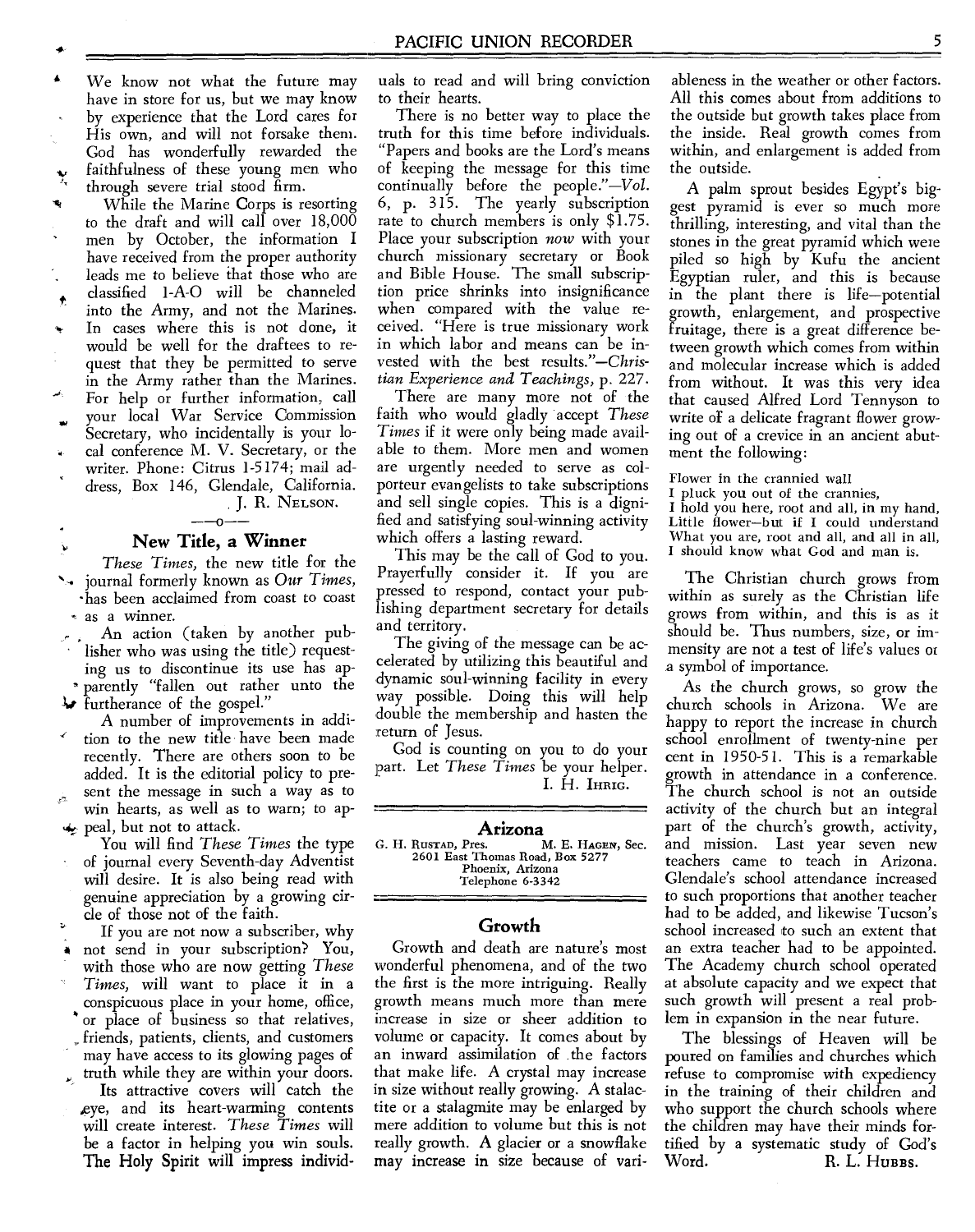#### **Arizona Junior Camp**

Sixty-six Arizona Juniors attended the Granite Dells Junior Camp August 5-14. The camp was under the direction of the writer, assiested by Pastor and Mrs. H. B. Ramsey, Elder and Mrs. H. D. Strever, Elder David L. Bauer, Elder and Mrs. C. C. Rouse, Prof. and Mrs. Wilfred Rathbun, Mrs. R. L. Hubbs, Mrs. Betty June Bushnell, Mrs. Alice Nicholas and the Misses Anita Feyerabend, Helen Stump and Jeanine Mundall.

The juniors and counselors were greatly benefited by the well-balanced program of spiritual, mental and physi-These included the Morning Watch and prayer bands, campfires; classes in trees, herpetology, butterflies, metalcraft, woodcraft, campcraft, dogs, cats of the world and first aid, for which 87 honor tokens were given; hiking, swimming, games and balanced meals.

The camp was happy to report no serious accidents or illness and no homesickness. The Juniors are eagerly looking forward to next year's camp. A large number of the Juniors earned their entire expenses by selling Life *and Health.* R. L. Hubbs.

# --o-- **- Sabbath School Offerings**

The first six months of 1951 has shown a marked increase in Sabbath School offerings. We show an increase of over \$3,000 for this period. One of the outstanding factors in this is the Sabbath school Investment projects. We have doubled our Investment funds for the first six months over what we did last year. The Phoenix Central church has a splendid Investment secretary in the person of Mrs. S. M. Heck. They have over trebled their Investment offerings as the result of constant promotion.

Let us do our best. God needs our help! ELLIS W. STORING.

 $-0-$ 

#### **News Items**

Brother Folsom, dean of boys at the Academy, and Professor Ritz, our principal, have been busy working on the dormitories, giving them a face-lifting. They will be clean and ready to welcome the boys and girls back to school.

Mrs. Ross Dustin of the Portland Sanitarium will be the matron for the coming school year. She has had years of experience as matron at Walla Walla College and Portland Sanitarium. With Mrs. Dustin as matron, the students at the Academy will be served good and wholesome food.

Attention Academy Students: Professor Ritz wants to see that every boy or girl desiring to attend school, shall be in school this year. If you have any problem, financial or otherwise, come and see Professor Ritz or write him at 1325 N 14th St., Phoenix, Arizona.

Elder M. E. Hagen is spending a few days at the Navajo Mission School in Holbrook, auditing the records for the past school year.

**Northern California**  CARL BECKER, Pres. F. T. OAKES, Sec. 1811 1 1 th Ave., P.O. Box 149 Oakland 4, Calif. Telephone Kellogg 4-1719

#### **Lodi Central Church in Action**

There is no stereotyped method of conducting missionary work. Every church member can have a part, and when the laity cooperates, God blesses their efforts.

Early last year, after much study, thought, and prayer, Lodi Central church embarked upon the plan of conducting a correspondence Bible school. Members were allotted districts in the city and its environs. With much enthusiasm they took out cards and explained the plan. To the great surprise of our people, over one thousand enrollees were obtained. We hired a post office box for all correspondence and worked under the name of "The American Bible Institute." A group met each week to examine incoming mail, to check the lessons, to mail out new lessons and other materials, and to write letters.

After a few weeks, a subscription to the *Signs of the Times* was sent to each enrollee. A number who later accepted the truth remarked that they did not connect the Signs with the lessons and wondered where the papers came from. After about six months we wrote a letter to each one, on the Bible school stationery, congratulating them on having received this prophetic weekly magazine and soliciting their reaction to the papers. To encourage the people to reply, we divided the sheet vertically and wrote our letters on half

the page, leaving the other half for the answer.

To our great delight, we received a large proportion of replies expressing appreciation for the *Signs of the Times*  and their desire to have the papers continued. In a number of these letters we found donations toward the expense of this work. During the year over 3,000 annual subscriptions to the *Signs of the Times* were sent in.

The problem of following up this interest was enormous. The laity cooperated with the pastor and his wife, but we could not begin to cope with the interest thus developed. Although a number have been baptized, there is still a great interest, and eternity alone will reveal the results of this missionary endeavor.

When a church census was taken in Lodi by the combined churches of the city, it was found that 250 homes had no church preference. A list of these was given to the cooperating churches. A study of the problem brought us to the conclusion that the best way we could work for these people was to send to each home a subscription to the *Signs.* Many of these people were visited. Prayer was had in homes. The people seemed to be looking for something and we feel that a friendly attitude toward Adventists was developed. During this census taking, many people whose names do not appear on our  $\sqrt{ }$ registers, checked the Seventh-day Adventists as their church preference. Certainly this constitutes a challenge to God's people.

Among our spiritual blessings we would like to refer to the resumption of the Missionary Volunteer Society in the church. This has brought great blessing to our young people. Faithful leaders have conducted regular Friday evening meetings which have been an inspiration. The social needs of our youth as well as their spiritual needs have been met through this organization.

'The spiritual heartbeat of the church can be measured by the pulse of the prayer meeting. Wave after wave of the Holy Spirit has been felt by our fine prayer meeting congregation.

A successful Medical Cadet Corps has been conducted. This activity was directed by Dr. Glover, whose broad. experience in this line of work made his leadership extremely helpful to our young men. Two Red Cross first aid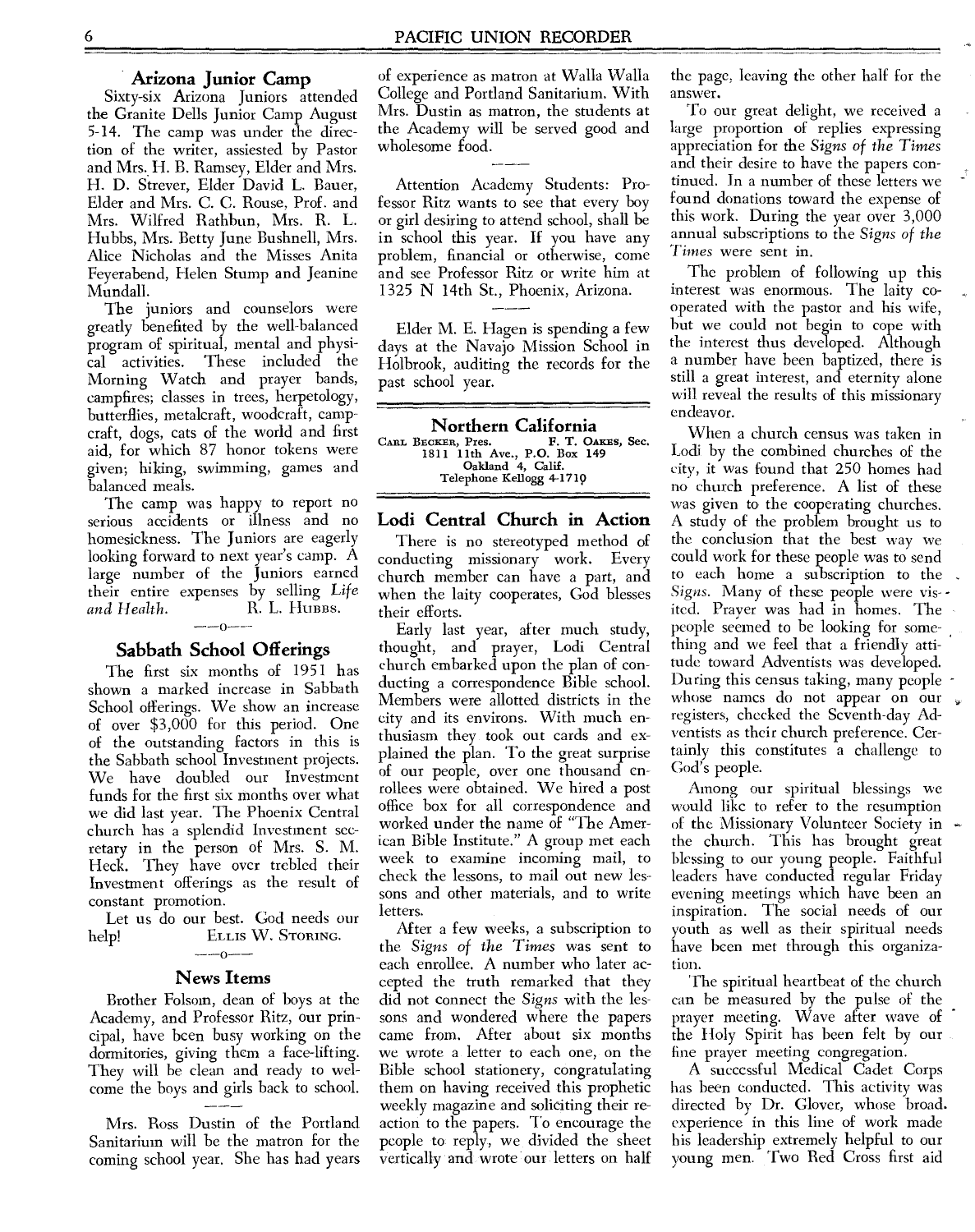classes were organized under leadership provided by the Red Cross. From these classes one hundred and forty-five received first aid certificates. A number also completed the advanced course.

During the two and one-half years we spent in Lodi, 243 members were added to our Central church, eightynine of whom were added by baptism. These, in their first love are participating in the missionary activities of the church. Working for others is firmly rooting and grounding them in the message.

God's blessing and the cooperation of the members has also been demonstrated in the phenomenal income of the church. The total income was \$268,444 of which \$209,109 was tithe.

During this period several improvements have been made to the church

building. The last of these was the extension of our public address system. We now have speakers in all departments of the Sabbath school from the

cradle roll in the nursery to the seniors in the sanctuary. From about nine o'clock Sabbath morning, music is car-

 $\sim$  ried through the amplifier to all di-.visions. This lends a solemnity to the hour. Teachers and officers have no-

ticed a marked improvement in the reverence and general attitude of the younger members. The last Sabbath,

the pastor spoke from the youth's room over the wires to all departments of the

Sabbath school. We feel that this innovation is a great blessing. Programs or

special music can originate in any department and be carried to the entire school. A visiting missionary may speak once, and every child, youth, and adult

can hear his report.

We thank God for the faithfulness and loyalty of our dear brethren and sisters in Lodi, who have helped make possible this report.

W. LEROY HYATT, *Pastor.* 

#### **Southern California**

R. R. BIETZ, Pres. R. G. LEWIS, Sec. 3131 Pasadena Ave., Los Angeles 31, Calif. CApitol 6136

## **Lynwood Academy**

It's School Time again! And in a few more days Lynwood Academy will again open its doors to a happy group of young people. NOW is the time for parents, young people, and every church member to rally once more to the cause of Christian education. In a

special way we appeal to every parent and church member to help make possible the education of all our young people in our own schools. We believe there is no higher missionary work to be done at this time. None of our children or young people can afford to miss the advantages of a Christian education, and all of us should make sure that every young person who should be in Lynwood Academy enters on the opening day. Registration for the 11th and 12th grades is Wednesday, September 5; for the 9th and 10th grades, Thursday, September 6. Classes begin Monday, September 10.

We of the Lynwood Academy faculty and. board pledge our best in accomplishing the purpose of God in the establishment of this school.

Young man, young woman, happy days are ahead of you at your school. Lynwood Academy welcomes you.

W. B. DART, *Principal. --O--* 

# **Bellflower and North Long Beach**

Evangelistic work in Bellflower and the North Long Beach areas has closed. 'The results were 122 baptized and seven by profession of faith. Of these 101 came through the North Long Beach tabernacle. About twenty more are preparing for baptism. We were blessed with enthusiastic help during the campaign, several young ministers assisting. The Lord made popular the cooking school and gave Mrs. Spear capacity crowds. The Red Cross classes were also beneficial, graduating about 150.

The membership in Bellflower has doubled in two years. The new church, dedicated eighteen months ago, is often filled to capacity on Sabbath morning. The Sabbath school departments are already overcrowded. It is inspiring to see a church expanding and growing.

Two years ago the membership rallied and nearly \$10,000 was raised to complete and dedicate a \$65,000 edifice free of debt. In the meantime several forward looking members secured two acres of land for a school site. (They had paid \$100 per month for four years in school rent.) Again the membership joined hands. Soon a \$40,000 school 40 x 163 feet will be finished and also free of debt. Much credit is due the few people who had faith, vision and courage to lead the church to establish this four-teacher school. Now a united church rejoices in the manifold blessings of God. We must not forget the wise and timely counsel of the conference nor their encouraging financial help. Many thanks to them.

This growing center is now in the capable hands of Elder Robert Greiner. We wish God's blessing and prosperity for him and the Bellflower church. We are thankful for the many Christian friends we have there. We should not foget to pray for one another.

The locality of the next evangelistic campaign will be announced later.

B. R. SPEAR.

# --0--

# **La Crescenta Church Clinic**

For the past twenty-two years, the La Crescenta Seventh-day Adventist church has conducted a free clinic for the benefit of those who needed care in this community. The church and the director of the Clinic, Dr. Julia White, believe that the medical missionary work is an important one for these last days, and that our local churches should do what they can to promote this phase of our evangelistic program. Dr. White, who is a member of the class of 1900 of the American Medical Missionary College, throughout her long and active life, has been a firm believer in the value of Physiotherapy in the treatment of disease. That her efforts in this clinic have not been misdirected is obvious when it is recognized that a number of those who have been treated have accepted the truth and are rejoicing in the third angel's message.

The clinic is conducted in quarters provided by the church in its ground floor. In the suite of rooms which it occupies, there is a waiting room, office for the director where she interviews the patients, an examining room, a fomentation room, shower room, and a large treatment room which is divided into cubicles where the individual treatments are given. As a rule, the clinic is conducted on Tuesday mornings and on these mornings some fifteen to thirty patients are cared for. Thus in the course of the eight months that the clinic is open about seven hundred treatments are given.

The work done in the clinic is conducted by members of the La Crescenta and neighboring Adventist churches. Under Dr. White's direction, there is a nursing supervisor, an office nurse who assists the doctor with her patients, a receptionist, and a lay Bible worker who meets the patients and gives out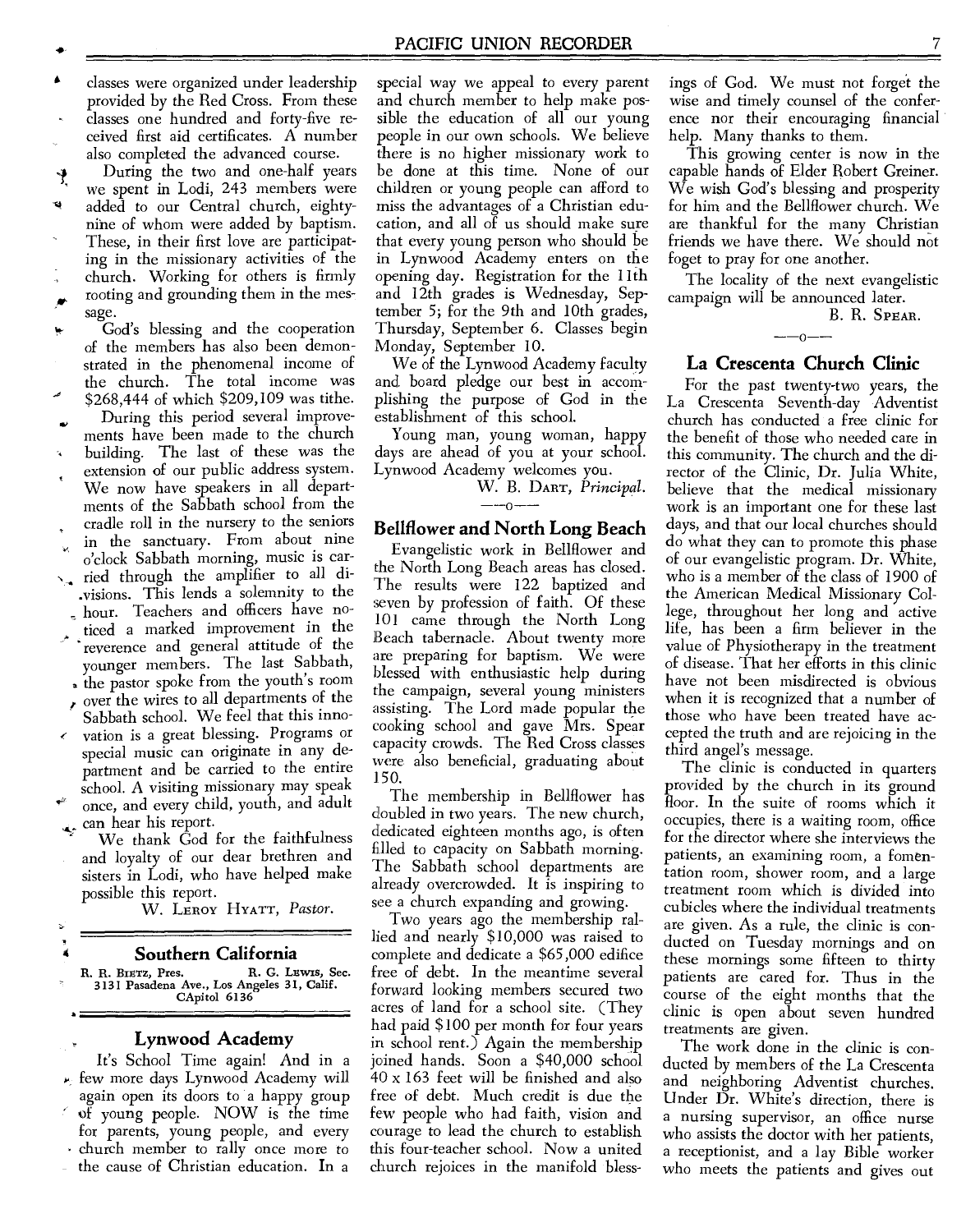our literature. There are others who give the treatments, such as fomentations, massages, electrotherapy, diathermy, etc. This organization makes it possible to take care of a goodly number of patients in a minimum length of time.

Every effort is made to make contact with the patients in a religious way by giving them copies of the *Signs, These Times, Life and Health,* "Steps to Christ," and the Voice of Prophecy literature to read. Many Bible studies are given to those who are interested, \* and all are invited to attend the religious services on the Sabbath. During the eight months that the clinic is open approximately 500 pieces of our literature are given away.

The work of this clinic, along with the activities of the Dorcas Society, has gained many friends for the church in the community. Various organizations have contributed their means for its financial support so that it has not been a burden on the local church.

It is believed that the work which this clinic has done could be duplicated in many of our churches, especially in those which have doctors as members. There is almost always some member who is a graduate nurse, and many others who can be taught to give the physiotherapy treatments. If all of our churches undertook some type of medical work in their communities, this entire region would soon come to understand and appreciate the significance of the right hand of the message.

MRS. CYRIL B. COURVILLE, *Supervising Nurse.* 

# $-$ -0 $-$ Growth in Norwalk

Ten baptismal candidates were united with their Lord in an impressive service conducted by our conference president, Elder R. R. Bietz, Sabbath afternoon, August 4, as a result of the united efforts of Pastor Stanley C. West and the membership of the Norwalk church.

Earlier, a member from one of the midwestern states was worshiping in Norwalk, and explained that her brother-in-law was gravely ill and requested prayer for him. That day the congregation brought him before the Lord in a special season of prayer, and his health improved to such an extent that he was able to attend services with his wife and sister at the church.

The couple expressed the desire to receive Bible studies and as a result have accepted Christ and requested baptism. The husband returned to the hospital for further treatment and because of his critical condition arrangements were made to baptize him there by Pastor West and Hospital Chaplain Dudley Newbold.

Norwalk members meet each Sabbath afternoon for their weekly door-todoor visitation program, attempting to interest friends and neighbors in studying the Scriptures. This has resulted in a number of requests for Bible lessons, which are being followed up by the laymen under the minister's supervision.

Evangelistic services are scheduled to begin Sunday night, September 30, in the Norwalk American Legion Hall. Readers of the RECORDER are invited to send names and addresses of personal friends and loved ones to S. C. West, P. O. Box 202, Norwalk, Calif.; and to pray for the success of the meetings.

#### Nevada-Utah

ANDREW FEARING, Pres. I. E. ANUNSEN, Sec. 185 Martin Ave., P.O. Box 1470 Reno, Nevada

#### More Church Schools Opened

Our conference is proud this year to announce the opening of two new church schools. One of them is at Las Vegas. Mrs. Ernest Neufeld will be the teacher. The school will begin with 25 children enrolling. They will have a new school room furnished with shiny new equipment.

The children and parents of the Las Vegas church are enthusiastically pre paring for the opening of this new school. They can hardly wait for September 6 to come, which is registration day.

The other new school is at Milford, Utah. This school will have about twelve children enrolled and be in charge of Ernest Neufeld. Likewise these children are anxiously looking forward to a new experience—the thrill of entering into a program of Christian education, which is one that will bring them closer to their Saviour.

We wish these two new schools God's richest blessing as their organization is completed for carrying out the plans of Christian education.

All of our boys and girls, as well as the homes of our conference, will be interested to learn that registration day for all the church schools in the conference is September 6. Your teachers will be happy to meet you and help you

arrange for your school year. Classwork begins September 10. All of our teachers will be attending the elementary and intermediate Teachers' Convention at Pacific Union College between the dates of August 30 and September 4.

One of our schools of long standing has taken an advance step. This is the Susanville school, which is being raised from an eight-grade school to an intermediate school carrying ten grades. The Susanville school will have three teachers this year. They are planning a strong program. If there are any in the great harvest field who are thinking of moving over on this side of the mountains, you will be happy to learn that if you have children in the ninth or tenth grades they can be accommodated at Susanville, as well as in the elementary grades. Feel free to correspond with us here in the Educational Department of the conference, or anyone at Susanville, if you wish more information that will help you to locate at Susanville, California, where splendid opportunities are offered. HARRY M. LODGE.

## $-$ -0--Junior Missionary Volunteers Go Camping

Several camping trips are being arranged for our J.M.V. boys and girls. August 17 to 19 a number of the juniors from Reno and Greenville will be supervised on a wonderful camping trip to Mt. Lassen National Park. This occasion will bring us into realistic contact with the wild life and nature of this region. Sunday morning a hike will be conducted up the rugged slopes of Mt. Lassen. There will be campfire activities, nature study, spiritual exercises and many inspirational activities to delight the boys and girls. This should offer a real development in their experience. It is going to be a real pleasure for some of us who are older to accompany these juniors on this wonderful occasion.

The following week end the boys and girls from the Las Vegas district are planning a junior camping trip. Other camping trips will follow throughout the fall months. As we spend these few days on the mountainside by day and under the starry heavens by night, we are going to look for a greater revelation of God's love as pictured in the many demonstrations of His great crea-. tive power. We believe that these camping occasions offer just an inkling of what our life and experience will be in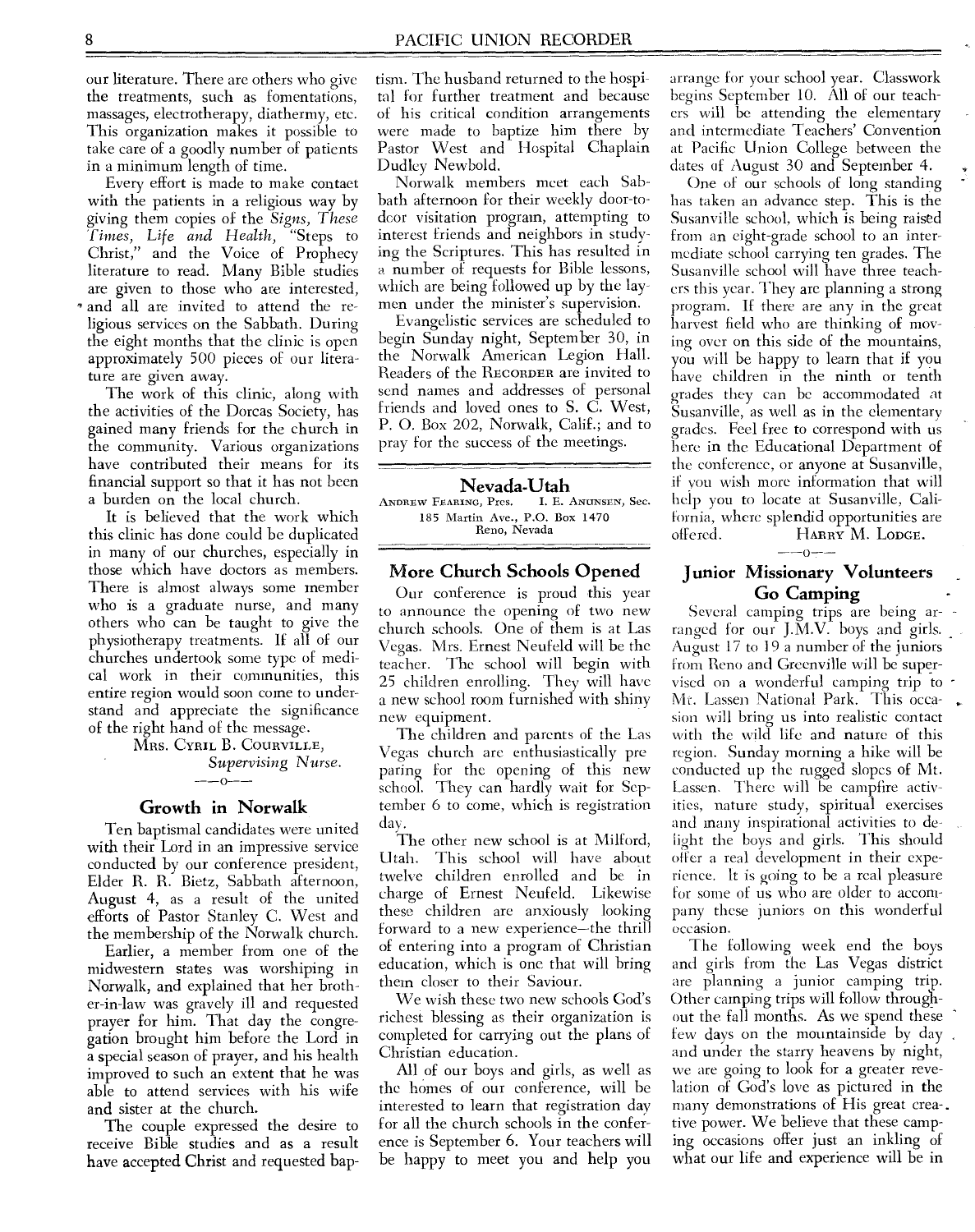the new earth. We may not meet Jesus as Adam and Eve did in the garden of Eden, but we expect to meet Him through His many revelations of nature. HARRY M. LODGE.

ツ

 $\mathbf{v}$ 

# $-$ 0 $-$ -**Susanville School**

A number of people recently have been inquiring as to whether there are any 10-grade schools conducted on the east side of the mountains. We are happy to announce that the Susanville school is now raised to a 10-grade school and is ready to accommodate the children of parents who wish to move into this section. There is also limited opportunity for children to be sent in to the Susanville district to attend the school. Lodging may be found for these children among the members of the Susanville church. This offers a splendid opportunity for those interested. For further information write to Elder Paul McF'eeters, Box 695, Susanville, California.  $-0$ --

### **News Items**

Sabbath, August 11, Elder Andrew ×., Fearing brought real inspiration to the Ogden church as he paid them a visit for the morning service. We are happy to see an increase in Ogden, in the interests of church school activity as well as missionary endeavor. Prospects indicate that Ogden will have a sub-لاية stantial increase this year in its church

school.

C. L. Williams is out in the field with his colporteurs. The spirit of camp meeting offered a real challenge to our colporteurs to distribute the messagefilled books to the homes waiting for ide. them.

Elder C. F. Phillips is taking a few days of much-needed rest during his vacation period. His splendid job of efficiently carrying out the activities of camp superintendent at our recent **<sup>4</sup>**camp meeting was not without its cost in exertion and fatigue.

Welcome to Mr. and Mrs. Fred Cornforth and family. We are happy you have joined us. The Milford church is cheered by your assuming the activity as pastor-teacher, in their midst. May the Lord bless you as you take up your new duties in this needy field. We take this opportunity to

heartily welcome you and your family. We have just received word that Wayne Griffith, graduating from Pacific

Union College at the close of the summer session, is taking up the duties of pastor-teacher, at the Greenville, California, church. Welcome to this new appointment, Brother Griffilth. The church is happy to receive you. May your work there prove a real blessing to the entire church.

Elder and Mrs. Harry M. Lodge are spending two week ends with our juniors on the camping trips. We know they will have a good time and return with many enthusiastic stories. Being with our juniors is a refreshing experience, but being with them out in refreshing nature adds that much more to the inspirations received.

#### **Southeastern California**

H. H. HICKS, Pres. E. A. SCHMIDT, Sec. 9707 Magnolia Ave., Telephone Riverside 9012 Mail Address, Box 584, Arlington, Calif.

# **San Diego County Regional Meetings**

The Regional Meeting held in the First Presbyterian church in San Diego was well attended and greatly appreciated by our people in San Diego County.

Timely messages brought to us by our ministers, and music by the choir, as well as special vocal and instrumental numbers, served to inspire and encourage the audience. A special program of sacred music given Sabbath afternoon by Miss Georgia Laster, soprano, was greatly appreciated.

Ministers attending from outside our conference were: Elder C. L. Bauer, Elder F. W. Schnepper, and Elder Phillip Knox.

A missions offering was received, and a good offering was taken for the San Diego Union Academy during the Saturday night meeting.

Our people in the San Diego area are of good courage in the Lord and we believe these meetings brought rich blessings to our people. The newspapers gave us good publicity, and we were greeted very cordially by the officers of the Presbyterian church.

We hope arrangements can be made so we may have camp meeting next year.

As conference officers, we want to express to our people in San Diego County our appreciation for the fine cooperation and financial support given during these meetings.

In connection with the Sabbath afternoon meeting, an ordination service was conducted. Brother Earl Meyer, who has been principal of the Calexico Mission School for the past seven years, and pastor of the Spanish church there for the last two years, was ordained to the gospel ministry. Brother Herbert Wiles, who entered the work in 1946 and for the past two years has been Publishing Department secretary of this conference, was also ordained. Elder Bauer gave the charge; Elder Schnepper offered the prayer; and the writer extended the welcome.

H. H. HICKS.  $- - - - -$ 

## **M.V. Newsettes**  Summer Camps

Camp time is about over for another year in Southeastern. From the 273 girls and the 265 boys who attended camp at Idyllwild the usual response was, "We'll be seeing you again next year." From staff members, parents, and campers came the words, "Yes, the four-camp program with the divided age groups really is the answer."

During the entire time at camp the juniors seemed to be doing something, the craft classes were busy, the swimming pool filled, and the hikers always returned with a story of a wonderful trip.

But even more important than a busy program was the splendid response to the spiritual appeal; over 135 juniors came forward to join a baptismal class. Experiences such as this are the things which make camp really valuable and worth-while.

#### Pathfinder Congress

To Pathfinders all over the conference, Sunday, November 4 means an interesting time—the date for our conference-wide Pathfinder Congress and Fair. The Congress will be held in the large auditorium at La Sierra College and will be an all-day program.

Featured on the program will be Pathfinder hobby exhibits, a dress parade, a drill contest, nature exhibits, and other demonstrations of Pathfinders in action. Prizes and awards will be presented to the outstanding Pathfinder Club.

Pathfinders and leaders, be planning now to attend. Watch for further announcements.

#### Paris Youth's Congress Reports

Have you heard the news yet? Don't miss the thrilling report of the Congress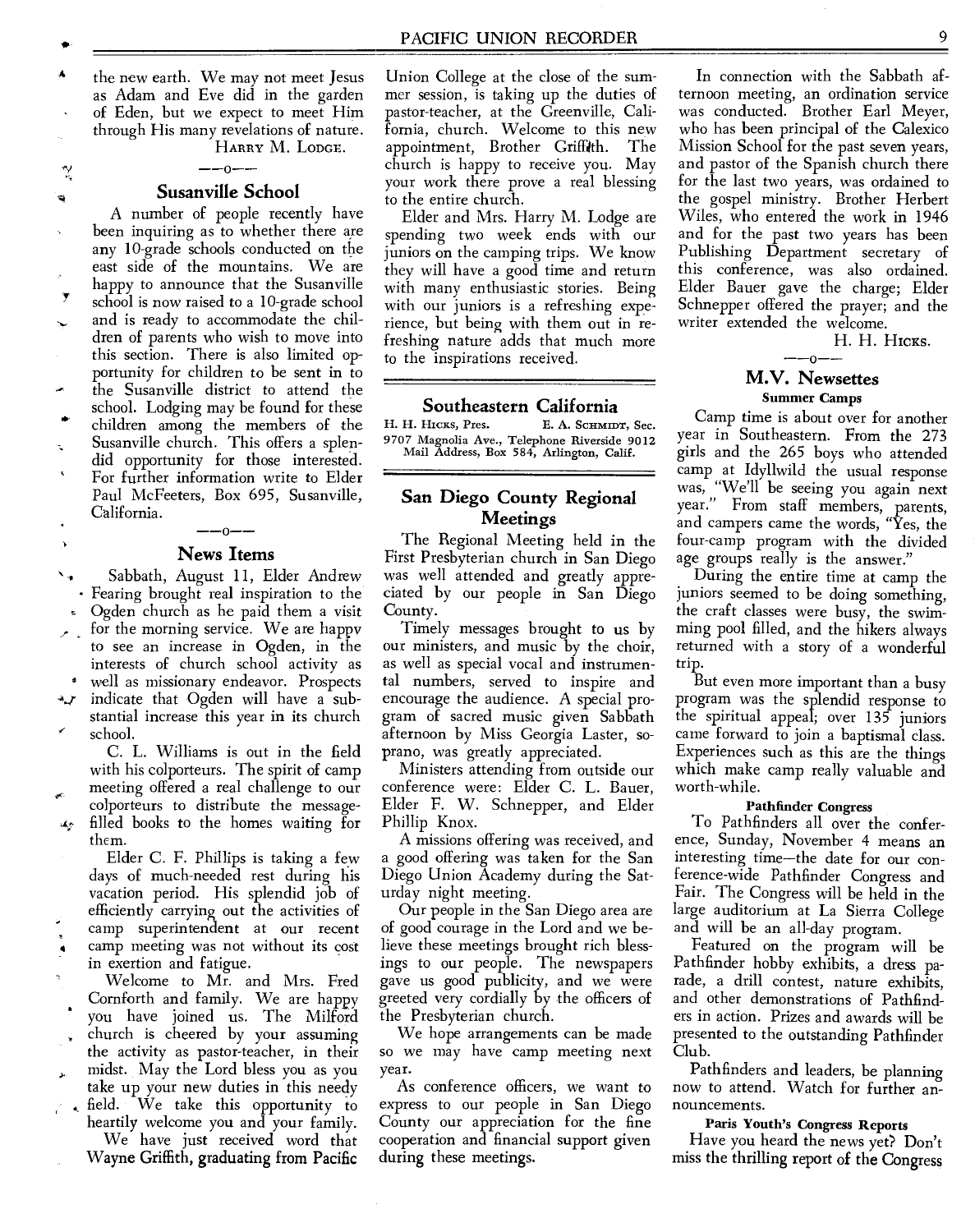in Paris given by our delegate Fritz Guy. He will be coming to your district soon; be watching for the exact time and location to be given.

CHARLES D. MARTIN.

#### **Hawaiian Mission**

| C. E. ANDROSS, Pres. | E. L. HERR, Sec.                                         |
|----------------------|----------------------------------------------------------|
| P.O. Box 4037        | 2003 Keeaumoku St., Honolulu, Hawaii<br>Telephone 969345 |

# **A Sabbath School Workshop for Hawaii**

The first Sabbath School Workshop for Hawaii will begin Wednesday evening, September 5, with Elder and Mrs. R. R. Breitigam and Miss Louise Meyer present to give instruction.

Elder Breitigam and Miss Meyer have conducted workshops in various sections of California most of the summer. How fortunate we are to have them include Hawaii in their itinerary!

# **Coming to Hawaii September** 5-30

SABBATH SCHOOL WORKSHOPS Speakers—Instructors Elder and Mrs. R. R. Breitigam Miss Louise Meyer

You *cannot afford to miss it!* 

Most of us are very well acquainted with Elder and Mrs. Breitigam who come to us from our Pacific Union headquarters, but this is the first time Miss Meyer, Child Evangelism Instructor from the General Conference, has visited our islands. They will arrive on the *Lurline* September 1.

A 12-day workshop will be held in Honolulu and then shorter workshops are planned for each island. The schedule will be as follows:

| Honolulu | --                       | September 5-16   |  |
|----------|--------------------------|------------------|--|
| Kauai    | ÷,                       | September 17-19  |  |
| Molokai  |                          | September 20     |  |
| Maui     | ---                      | September 21-23  |  |
| Kohala   | $\overline{\phantom{0}}$ | September 24     |  |
| Honokaa  | -                        | September 25     |  |
| Kona     | $\overline{\phantom{a}}$ | September 26, 27 |  |
| Hilo     | -                        | September 28-30  |  |

These meetings are for EVERYONE. Everyone will profit by them and thrill with new ideas for soul saving Sabbath School Evangelism. Pictures will be shown, new records played, new illustrations displayed. *Everyone tell everyone—everyone come.* 

Don R. Christman.<br>——0——

# **Academy Newsettes**

The *Ka Lamaku,* the academy year book, has just been received.

Elder A. C. Nelson, educational secretary for this union, spent several days at the academy, counseling with the staff and attending committee meetings. He also gave talks to the elementary teachers in summer session.

Mr. Lloyd Sewake, who has had charge of the Special English, will now be connected with the Makiki campus as a teacher of the seventh grade.

All classes in the Special English section will be taught by mainland teachers.

Mr. Charles Yoshida, a graduate of E.M.C., will join the printshop as plant supervisor.

Mr. Elmer Herr, history teacher, has been visiting students lately. So have Principal and Mrs. Tucker.

Prospects are bright for a good school year. Many of last year's graduates are returning to take college extension work.

Do you know of those who should be in Hawaiian Mission Academy? If so, encourage them to enroll. They need a Christian education and the school needs them!

FLORENCE LUNSFORD TUCKER.

# **OBITUARIES**

CARLISLE—Abigail Strickland Carlisle was born March 22, 1865, in Centerville, Calif., and passed away in Oakland, Calif., July 11, 1951. She was baptized in Oakland by Elder Loughborough when 16 years old and was a member of the church until her death. She is survived by a daughter and 2 sons. She was laid to rest at Livermore beside her parents.

Hopkins--Vella Longee Hopkins was born July 20, 1892, at Orlando, Fla. While attending our academy in Indiana she gave her heart to the Lord and was baptized. In 1910 she was united in marriage to William Hopkins. Sister Hopkins was an earnest Christian, patient in suffering, strong in hope. She leaves her husband, a daughter, Marian Orser, and 3 'sons, Capt. Robert Hopkins, William L. Hopkins, and Donald Hopkins. She was laid to rest at St. Helena, Calif.

JoHNsoN—Roland Joseph Johnson was born in Brokenbone, Nebr., Jan. 4, 1900; and died as a result of a tragic accident near Napa, Calif. He had received his education at Walla Walla College. He loved the Lord and was always ready to do his part in church endeavor. He leaves his wife, a daughter, Elizabeth Nancy Feldkamp, and a son, Roland.

SYPHER--James William Sypher was born in West Stratford, Conn., May 5, 1872; and died in Covina, Calif., July 14, 1951. He was married to Anna Schmidt in 1891; one daughter was born to them, Mrs. Ida Cole. In 1899 he was married to Jeanette Wheatley. Two daughters were born to this union, Mrs. Viola Anderson and Mrs. Winifred Cardey. In 1950 Brother Sypher was married to Dr. Mary Paulson *Neal,* who survives him. He was a faithful member of the church. For some years he did colporteur work and later served as field missionary secretary. He was home missionary secretary in two of the con-ferences of the Atlantic Union. Besides his wife, he is survived by 2 daughters and several grandchildren.

ROTH-Mrs. Nella Melliron Roth was born at Oil City, Pa., Dec. 3, 1883; and died in Glendale, Calif., July 19, 1951. She was reared in an Adventist home. She was married to Joseph B. Roth in 1908. She is survived by her husband, 2 daughters, Mrs. V. Emmert and Mrs. R. Bassett, and 4 grandchildren.

COLBY—Miss Fay Jane Colby was born in Ontario, Canada, Feb. 16, 1889; and died in Sunnymead, Calif., July 3, 1951. She is survived by 2 brothers, Lyall W. and G. Reginald Colby.

CRUIKSHANK—MrS. Effie May Cruikshank was born Sept. 14, 1878, in Minburn, Ia.; and passed away in Pomona, Calif., June 26, 1951. She leaves her husband, 4 daughters, 2 sisters, and 3 brothers.

STANLEY—MrS. Hilma E. Stanley was born in Germany and died at the age of 55 in Glendale, Calif., July 7, 1951. She was a member of the Glendale City church. She was a nurse and while practicing her profession contracted polio 11 years ago. In spite of ill health she has constantly thought of others and worked for them.

KANTz---John Franklin Kantz was born Sept. 26, 1880 and grew to manhood in Elkhart, Ind. In 1907 he was united in marriage to Florence Conklin. Brother Kantz became a Seventh-day Adventist in 1910 and was faithful. He is survived by his wife and 4 daughters.

HARLOW--Vernon C. Harlow, better known as Tanny Hudson, was born in Loma Linda, Calif., Jan. 26, 1936; and passed to his rest April 26, 1951, at Sanitarium, Calif. He was a member of the Sanitarium church. Since the age of 2 he had lived with his maternal grandparents, Brother and Sister A. R. Hudson.

IRvING—Edwin Felix Irving was born June 15, 1877, in Colorado; and died July 2, 1951, in Los Angeles, Calif. He was married to Miss Anna Pauline Trefenthaler in 1920. Through Bible studies given by Mrs. Grace Folkenberg, Mr. and Mrs. Irving became Seventh-day Adventists. He was custodian of the Glendale City church for 13 years and for 5 years in the Eagle Rock church. He is survived by his wife, 3 sons, Henry Howard, Edwin Francis, and Robert Carl Irving, and one daughter, Virginia Irving.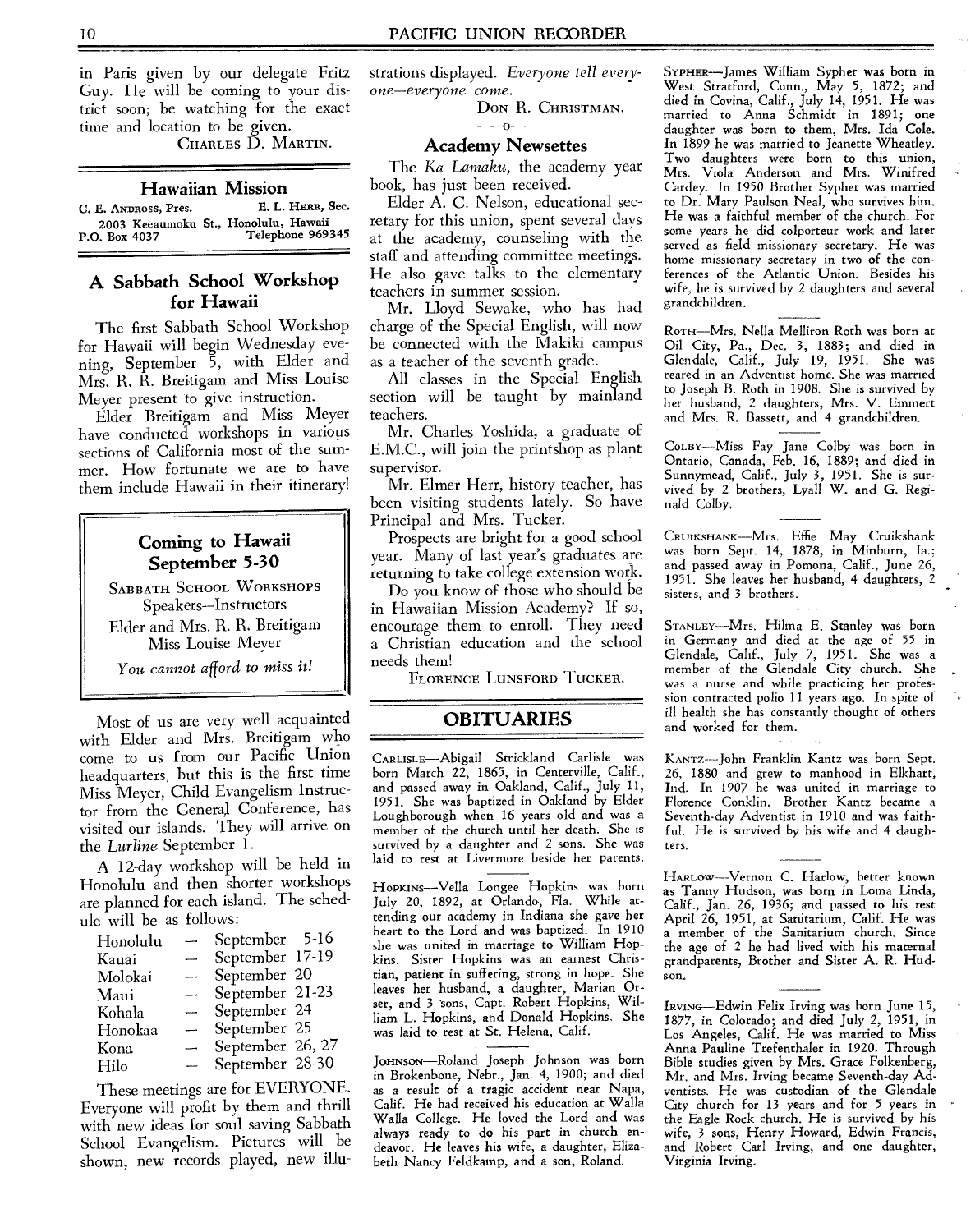- THOMPSON-Walter Clair Thompson was born August 11, 1878, in Waitsburg, Wash.; and fell asleep Aug. 12, 1951, in Eureka, Calif. He was married to Edith Prather in 1901. For several years he was missionary secretary in both Washington and Oregon. He pastored churches in several cities, among
- them Walla Walla, Wash. The past 2 years Elder and Mrs. Thompson had been active in ÷ the Middletown, Calif., church. He is survived by his wife and 8 children, all of whom are in the message. They are: Violet Montanye, Iris Partrick, Phyllis MacLafferty, Virginia Thompson, RN., Helen Roach, George Thompson, M.D., Enid Van Asperen, Gor-
- den Thompson, M.D. He is also survived by a sister, Mrs. Earle Albert Rowell, 2 brothers, Hiram J. Thompson and Elder George Allen
- Thompson, 15 grandchildren, and 3 greatgrandchildren.

The funeral was conducted in St. Helena, by Elders C. N. Kohler, 0. H. Shrewsbury, and S. T. Borg.

- BoGHOSSIAN-Mahkroohi Boghossian was born in Turkey Feb. 19, 1858; and died in Fresno,
- Calif., July 22, 1951. She accepted the Adventist faith 55 years ago and remained true
- to her death. She is survived by 2 sons, 3 daughters, 10 grandchildren, and 19 greatgrandchildren.
- FAY—Mrs. Flora Esdella Campbell Fay was
- born in Jamesville, Wis., Jan 3, 1861; and passed to her rest at Angwin, Calif., June 5, 1951. Mrs. Fay was a person with great faith
- . in God. "Her children rise up and call her blessed." She leaves 2 sons, Cyril Fay and Lt.
- Com. David E. Fay; 2 daughters, Mrs. Edith ,. Strand of Sanitarium, Calif., and Mrs. Flor-
- ence Pearl of Angwin; 6 grandchildren, 8 great-grandchildren, and a sister.
- THomFsoN—Gloria Marie Thompson was born
- July 1, 1950, at Tehachapi, Calif., and passed away at Los Angeles, Calif., July 27, 1951. She is survived by her parents, Mr. and Mrs.
- John Thompson and one sister.

Vnvson—Rose Alpha Vinson was born June<br>9, 1881, at Philippi, W. Va.; and died at<br>Fullerton, Calif., July 28, 1951. Her life was a consistent testimony for Christ whom she

served as a faithful member of the Fullerton church. She is survived by her husband, 2 grandchildren, a brother and a sister.

DEFEmt—Leland Joseph DeFehr was born at Camino, Calif., March 28, 1937; and died as the result of an accident Dec. 26, 1950. He was a member of the Sanitarium church and attended the church school there. He is survived by his parents, Mr. and Mrs. John J. DeFehr, 3 brothers and a sister.

NoAH—Mrs. Myrtle Cressie Noah was born in Gilliam Co., Ore.; and passed to her rest in Napa, Calif., July 19, 1951. She was a faithful Dorcas worker. She is survived by her son, Ralph Noah, 2 brothers, Alva Harry and Ralph Harry, and 3 sisters, Mrs. Al Volck, Mrs. Perly Crowley, and Mrs. Fred Baker.

**<sup>k</sup>PICKEL—Miss** Helen M. Pickel was born in Germany March 18, 1866 and came to America in 1882. She was one of the first 30 volunteer nurses to enter the U.S. Army and served 30 years in various posts, including 10 years in the Philippines. Soon after she retired in 1928 she accepted the third angel's message and united with the Burlingame church. She fell asleep in Jesus July 29, 1951, at San Francisco, Calif., and was laid to rest with military honors.

GULBRANDSON-David Gulbrandson was born in Fredriksvaern, Norway, Oct. 20, 1885. He attended a tent meeting in New York and there accepted the third angel's message and was baptized. He soon became an active literature worker. He attended Union College, then spent time in further study in Norway and Iceland. He then located in Winnipeg, Canada, and translated several of our larger books into the Icelandic language. In 1931 he was called to the teaching staff of the Hutchinson Theological Seminary and later served as president. In 1936 Brother Gulbrandson accepted ministerial work in the Minnesota Conference and in 1945 was called to pastor the Danish-Norwegian church in Brooklyn, N.Y. He retired about 2 years ago because of failing health. Brother Gulbrandson fell asleep July 18, 1951, at Loma Linda, Calif. He is survived by 3 daughters, Mrs. Emerald Rogers, Miss Esther Gulbrandson and Miss Rachel Gulbrandson.

OAKEs—Henry Adelbert Oakes was born at East Eddington, Me., April 27, 1862; and died in Fresno, Calif., June 16, 1951. In 1904 he and his wife were baptized and joined the Sacramento church. Later the Oakes family helped establish the first Sabbath school and church in Camino. He died with faith in his Saviour. The survivors are his wife, 3 daughters, a son, 5 grandchildren, and 3 greatgrandchildren.

SWIFT—Arthur R. Swift passed away in Napa, Calif., July 24, 1951, at the age of 75 years. He was a loyal member of the church for 43 years. He leaves his wife, Mrs. Bertha Swift, 2 sons, Leon M. Swift, M.D. and Thurston L. Swift; 3 daughters, Emilie R. Barron, R.N., Mrs. Elsie Thompson, R.N., and Betty Lou Swift; and a brother, Edward S. Swift.

WATTS—Volney Brockway Watts was born Sept. 5, 1872, in Mt. Pleasant, Ia.; and died June 17, 1951, in St. Helena, Calif. He was married to Gertrude Shore in 1894 and to this union 5 children were born. In 1896 he learned the Adventist faith from 2 colporteurs and accepted the message. He moved to Union College and prepared for the ministry. He labored for some years in Arkansas, later becoming president of the Arkansas Conference and then of the New Mexico Conference. In 1915 he entered evangelistic work in his native Iowa. In 1919 the family moved to Graysville, Tenn., and from then until 1936 Elder Watts served the Southern Union Conference as administrator, evangelist or Bible teacher. Upon the advice of doctors he moved to Arizona and later to California. He did district pastoral work in Lake Co. in Northern California Conference until his retirement. He was married to Mrs. Myrtle Clark in 1945. All 5 of his children, Bruce Watts, Burl Watts, Mrs. C. D. Forshee, Ralph S. Watts, and Mrs. Charles C. Boykin, with several grandchildren and stepchildren, were present at the funeral. A prince in Israel rests, awaiting the call of the Life-giver.

## **ADVERTISEMENTS**

Reference from the conference president must accompany request for advertising space in the **RECORDER,** send your ad and the necessary \$2 to him.

Advertisements are accepted for one insertion only. Rate: \$2.00 for fifty words or less. Cash must accompany the advertisement.

Advertising is limited to Seventh-day Adventists except where a service may be rendered to our members. Real estate ads must be from owner and refer to one property only. Complete information as to admissible advertising may be secured at your local conference office, through which all advertising must go. It is understood that the **RECORDER** can assume no responsibility for advertisments appearing in these columns.

PIANO FOR SALE.<sup>-</sup>Haines upright, with bench. Medium size. Beautiful rosewood case, new keys; recently restyled to spinet type, re-finished, tuned, regulated. Price \$260. Phone Axminster 3-0683, Los Angeles.

FOR SALE.<sup>4</sup> acres; house unfinished but livable-4 rooms, large closet, utility porch, and room for bath. Well, pressure pump, electricity, phone. On paved county road 61/2 miles from church, church school bus, and shopping center. \$2,500 cash. Ernest A. Clifton, *F.F.*  Star Rt., Oroville, Calif.

**FOR SALE.—JUst** completed 3-bedroom plastered house, tile sink, tile in bath. Large cement basement, furnace, garage 18x32. Good well water, pressure system. Level lot 66x278, pine and oak trees. On highway 50; bus passes to junior academy; church one mile. \$3,000 down, balance liberal terms. Richard Day, Rt. 1 Box 56, Camino, Calif.

For SALE.<sup>-6</sup> acres with partly modern 4. bedroom house. Old bearing orchard, young trees coming on. Good garden ground, yearround spring. Church and school at Brownsville. Quarter mile from school pick-up. Reason for selling—to dissolve partnership. E. L. Carman, Brownsville, Calif.

**COUNTRY LIVING.—Small** apartment for one adult, man or woman. Also room for one or two juniors in my home, girls or boys. 7 miles from Placerville church, membership 200. Church school bus near, 10-grade junior academy. G. C. J., Rt. 3 Box 525, Placerville, Calif.

**FOR SALE.-15-acre** mountain home in Arkansas. 10 miles from town, 34 mile to mail and bus route. 5-room house, 3 varieties berries, grapes, fruit and nuts. \$1,500. Write for particulars. C. E. Perry, Hilltop Rt., Harrison, Ark.

**FOR RENT.—Modern** 4-room home at Angwin, Calif. A. D. Womack, 3022 East 14th St., Oakland 1, Calif.

**FOR SALE OR LEASE** at Loma Linda, 3-bedroom home, den, 2 full baths, 2 half-baths, real fireplace, basement; Payne blower furnace. House insulated, steel venetian blinds. Lot 100x125, with full bearing fruit trees and grape vines. City sewer. Owner G. H. Spears, 5845 Simmons, Arlington, Calif.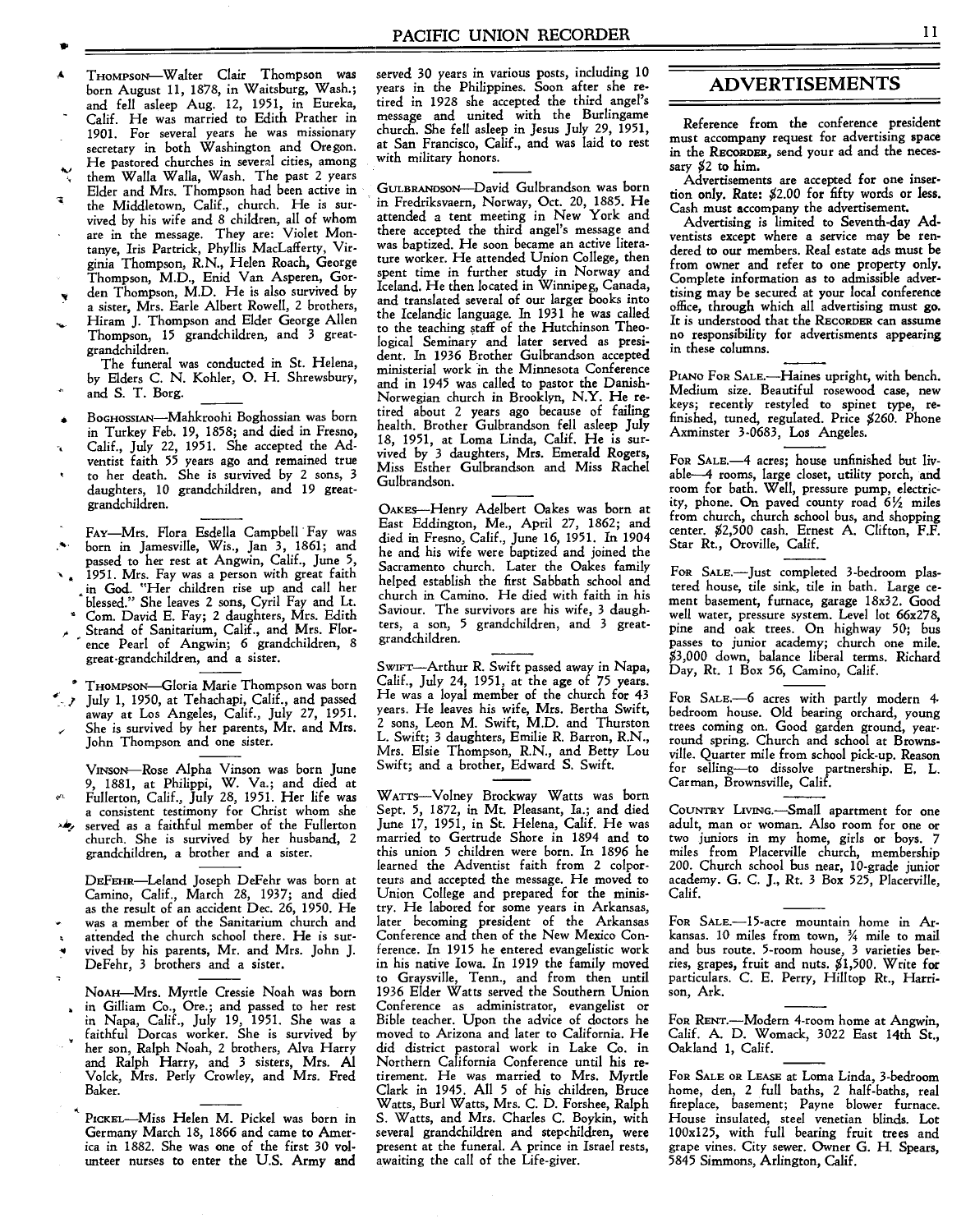REST HOME.-24-hour nursing care for the convalescent, chronic, ambulatory. Hospital facilities. State licensed. S.D.A. management, newly remodeled, all ground-floor stucco building. Close to S.D.A. church, academy, and conference campgrounds. Inside city. Special rates to Adventists. Write for rates. Resthaven Nursing Home, P.O. Box 65, Lodi, Calif.

FOR SALE—Attractive small house 3 years old, 11639 Prospect Ave., La Sierra Heights, Arlington, Calif. 3 blocks from church, store, college. Has living room, bedroom, kitchen, bath; hardwood floors. Stove and refrigerator included. \$2,450 full price. Write W. E. Palmer, 135 1/2 So. Boyle, Los Angeles, Calif.

FOR SALE.—Angwin property, nearly new, wellbuilt, attractive 3-room house with garage attached. Situated 10-minutes walk from Anwin, overlooking valley and campus. Landscaped, with white picket fence around lawn and garden space. Priced at only \$4,000 for quick sale. Write Delbert Pantel, Box 11, Angwin, Calif.

FOR RENT.—Grocery store and gas station, \$50 each or \$90 for both to one party. One mile from center of Oakdale on Modesto highway. Fruit stand \$20 per month. This is all one property. Living quarters could be arranged in back part of store. Write Box 593, Oakdale, Calif.

For SALE.--5-room house, lot 50x150; garage, storeroom, fenced. Lots of shade, 5 fruit trees, 1 walnut, 4 olive. Hot water, gas. Close in, good street, lots of work in oranges, grapes, plums, peaches. \$4,500; \$3,000 cash. G. C. Walters, 427 No. Orange Ave., Exeter, Calif.

DID YOU HEAR the songs at camp meeting? "Lightening a Darkened World" and "God Is My Captain" are written and sold to swell the Sabbath school Investment fund. Both songs on one sheet-2 sheets \$1 postpaid; single sheet 50 cents. Address Mrs. W. C. Thompson, Sanitarium, Calif.

FOR SALE.--23 acres Colorado River bottom land 3 miles west of Blythe, on highway 60all under cultivation, with abundance of cheap river water. 2-bedroom modern home, extra 20x40 building for garage and storage. New church building under construction in town. Good opportunity for missionary work. Write A. B. Huenergardt, Rt. 1 Box 281, Blythe, Calif.

FOR SALE—New 2-bedroom home, all electric; large lot., Reasonable terms. One block from church school. Opportunity for Adventists to work in sawmills and woods at good wages. Write Dr. H. L. Marin, 891 H St., Crescent City, Calif.

FOR SALE.-- 2 lots, clear property, on corner, splendid location. Small house with basement, fruit trees, citrus, peach, apricot; berries, grapes, shade trees, shrubbery. Near church, store, and college. Contact 5095 Sierra Vista St., La Sierra, Arlington, Calif.

WANTED.--School girl, 16 years of age or older to help in small rest home one block from 12-grade academy. Mrs. M. Cornell, 236 Bailey Ave., Mountain View, Calif. Phone Yorkshire 7.3560.

FOR RENT.----2-bedroom house, 2 miles from Pacific Union College, on bus route. Available immediately. Bill B. Cortner, Gen. Del., Fair Oaks, Calif.

For SALE.-6-room partly furnished house; 3 bedrooms, bath, shower, fireplace, floor furnace, basement, double garage. One acre, 400 ft. frontage; garden, orchard, well with pressure and overhead sprinkling system. One mile to college and academy; on bus line. 2 blocks to stores. Mail service. Terms. Dr. D. S. James, 500 College Ave., Angwin, Calif.

FOR SALE—Motorcycle. Must sell; will let it go at 4/7 of original price. Make: Harley-Davidson; year, 1947; model 45; has many accessories. Write to H. Fischer, M.D., 220 F. St., Martinez, Calif.

FOR SALE—Comfortable 3-room home on Sky Oaks Drive, Angwin. Close to bus line. \$4,700. Harry Ratzlaff, 4303 Occidental Rd., Sebastopol, Calif. Phone 2596, Occidental.

WANTED.—Man experienced in dry cleaning, spotting, and pressing—preferably licensed. St. Helena Sanitarium, Sanitarium, Calif.

FOR SALE, or would lease to right party; Modern, up-to-date retail bakery doing \$4,- 000 a month cash business. Located on the main street of Walla Walla. Price \$20,000, plus raw materials inventory. Will give some terms. Write W. G. Phelps, Dainty Maid Bakery, 123 East Main St., Walla Walla, Wash.

WANTED.—Young men under 30 years for accounting work; preferably with bookkeeping machine experience. Contact Manager's Office, White Memorial Hospital, 312 No. Boyle Ave., Los Angeles 33, Calif.

FOR SALE.—New, completely equipped, bungalow type, 2-chair dental office in Oakridge. Excellent practice, only office in community serving 5,000 people. Growing community supported by lumber and railroad. Oakridge is on highway 58 between Eugene and Klamath Falls. Good skiing near by. Write Box 349, Oakridge, Oregon; or phone 3411.

FOR SALE.—Mountain home, electricity and modern conveniences, good water supply, young orchard and berries. Priced right. Cash, or terms if desired. For further information address Box 157, Oakdale, Calif.

WANTED.—A middle-aged or elderly woman to take care of a 6-week-old baby girl and do light housekeeping for a registered nurse and family by Sept. 3; for board, room, and salary. Write to Mrs. Shirley Cassina, 339 West J St., Oakdale, Calif.

WANTED.—Young or middle-aged unincumbered woman for kitchen duties and light housework in small rest home for ladies. Pleasant living quarters. Mrs. Mildred Cornell, 236 Bailey Ave., Mountain View, Calif. Phone Yorkshire 7-3560.

WANTED.—X-ray and laboratory technician prefer R.N. Sabbath and Sunday off. 3864 Watseka Ave., Culver City, Calif. VErmont 8.3137.

THE HOLLYWOOD LIQUIFIER reduces any food to liquid form in less than two minutes; thus providing beneficial bulk without irritating roughage, and greatly multiplying the vitamin and mineral value of your food. Countless home uses. Send for descriptive details. Charles M. Cottrell, authorized distributor, 5140 Ellenwood Dr., Los Angeles 41, Calif. Phone ALbany 4865.

FOR  $SALE$   $-1\frac{1}{2}$  acres  $1\frac{1}{4}$  mile from La Sierra church and college; 3-bedroom home and 2-bedroom home on place. 20 walnut trees, some fruit trees; own well for irrigation. \$9,500 full price; \$6,500 cash, balance terms to suit. L. D. Richardson, 10939 Campbell, Arlington, Calif.

For SALE.---2-bedroom insulated modern house; hardwood floors, Venetian blinds, floor furnace, nice basement room; double garage, laundry. One-third acre, 38 fruit trees, berries, grapes in abundance. Shade trees, lawn, flowers, shrubs; all in best of condition. Price \$10,000, terms. H. B. Williamson, 835 Cole St., Loma Linda, Calif.

FOR SALE.—Good place for family with children to educate. 5 rooms, modern; tile in kitchen, floor furnace. Half acre, paved street, good well, fruit trees, berries, place for chickens. Close to church school, academy, college, and food factory. Austin Follett, 11267 Huguley Dr., Arlington, Calif.

FOR SALE—Bible texts on 35 mm. film for 2x2 slides. 595 dark background, bound in glass; 1255 dark background and 347 light background, entirely unbound. Segregated according to Bible subjects. Includes every text needed to clearly present our message. Price \$20. Ernestine Burkett, Boulder Sanitarium, Boulder, Colorado.

WANTED.---I would like a woman for parttime work, no children. Work is very light. She can have a small apartment, board, and spending money, and the privilege of working the rest of her time elsewhere. Would like it if she had a car. S.D.A., 219 San Bernardino St., Loma Linda, Calif.

WANTED.—Cook for small sanitarium. Board and room furnished. Merlin Sanitarium, Merlin, Oregon.

For SALE.--New 2-bedroom house close to school and college. Tile sink, hardwood floors, venetian blinds, lawn, and shrubs. 11373 Westwood Dr., La Sierra, Arlington, Calif.

FOR SALE.—Beautiful new rambling home in College Place, Washington. Fully modern, automatic forced-air furnace. Fireplace, brick facing. Window-boxes, 2 corner windows, 2 picture windows; lawn. 5 blocks from Walla Walla College. Picture on request. Write Bert Lloyd, 312 No. Boyle Ave., Los Angeles 33, Calif.

WANT to drive your new car to California from anywhere in East. La Sierra student and wife, experienced and dependable drivers, references available. Prefer leaving in early September, Contact Melvin Oft, 15023 Marshfield, **Harvey, Illinois.**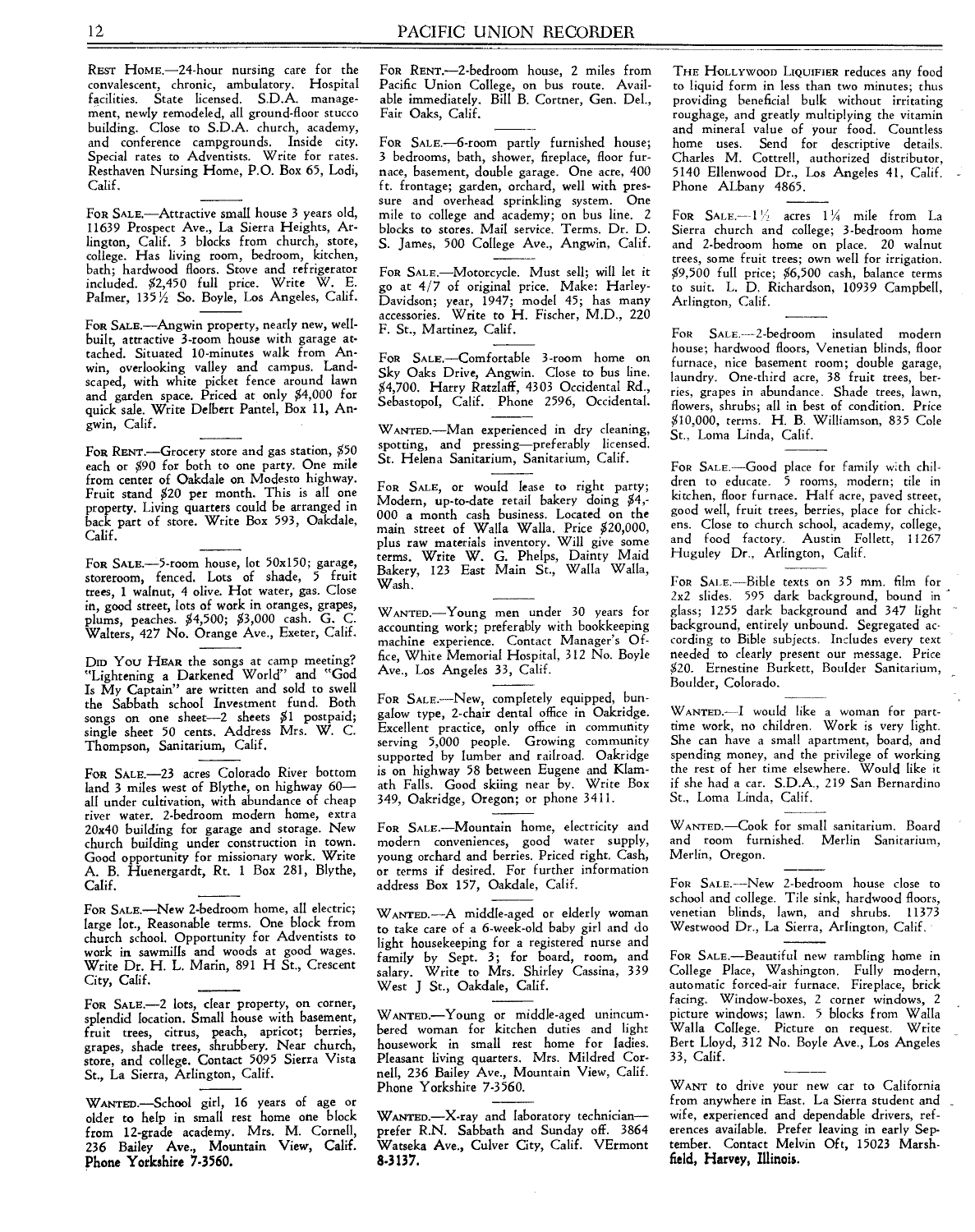# **BROADCASTING THE ADVENT MESSAGE**

# IN THE PACIFIC UNION CONFERENCE

 $\overline{\phantom{0}}$ 

|            |                       |                           | <b>SUNDAY</b>  |                        |                                        |                                                                                                                                             |                          | WEDNESDAY         |                             |                                  |                                        |
|------------|-----------------------|---------------------------|----------------|------------------------|----------------------------------------|---------------------------------------------------------------------------------------------------------------------------------------------|--------------------------|-------------------|-----------------------------|----------------------------------|----------------------------------------|
| ₹          | Bakersfield           | <b>KPMC</b>               | 1560           | 12:00 noon             | Voice of Prophecy                      | Berkeley                                                                                                                                    | <b>KRE</b>               | 1400              | 7:30 a.m.                   |                                  | The Quiet Hour                         |
|            | Chico                 | <b>KHSL</b>               | 1290           | 9:30 a.m.              | Voice of Prophecy                      |                                                                                                                                             | <b>KRE</b>               | 1400              | 1:30 p.m.                   |                                  | The Quiet Hour                         |
|            | Douglas, Arizona      | KAWT                      | 1450           | 9.30 a.m.              | Voice of Prophecy                      | Long Beach                                                                                                                                  | <b>KGER</b>              | 1390              | $11:30$ a.m.                |                                  | <b>Prophecy Speaks</b>                 |
|            | El Centro             | KXO                       | 1230           | 9.30 a.m.              | Voice of Prophecy                      | Oakland                                                                                                                                     | <b>KROW</b>              | 960               | 7:30 p.m.                   |                                  | The Quiet Hour                         |
|            | Eureka                | <b>KIEM</b>               | 1480           | 9.30 a.m.              | Voice of Prophecy                      |                                                                                                                                             |                          |                   |                             |                                  |                                        |
|            |                       | <b>KHUM</b>               | 1240           | 9:00a.m.               | Voice of Prophecy                      |                                                                                                                                             |                          | <b>THURSDAY</b>   |                             |                                  |                                        |
| R          | Fresno                | <b>KYNO</b>               | 1300           | $9:30$ a.m.            | Vaice of Praphecy                      | Berkeley                                                                                                                                    | KRE                      | 1400              | 7:30 a.m.                   |                                  | The Quiet Hour                         |
|            | Globe, Arizana        | <b>KWJB</b>               | 1240           | 9.30 a.m.              | Voice of Prophecy                      |                                                                                                                                             | KRE                      | 1400              | 1:30 p.m.                   |                                  | The Quiet Hour                         |
|            | Hilo, T.H.            | <b>KHBC</b>               | 970            | 9:00a.m.               | Voice of Prophecy                      | Long Beach                                                                                                                                  | <b>KGER</b>              | 1390              | $11:30$ a.m.                |                                  | <b>Prophecy Speaks</b>                 |
|            | Honolulu              | <b>KGMB</b>               | 590            | $9:00$ a.m.            | Voice of Prophecy                      | Oakland                                                                                                                                     | <b>KROW</b>              | 960               | 7:30 p.m.                   |                                  | The Quiet Hour                         |
|            | Las Vegas, Nevada     | <b>KENO</b>               | 1400           | $9:00 \text{ a.m.}$    | Voice of Prophecy                      | Phoenix, Arizona                                                                                                                            | <b>KPHO</b>              | 1230              | 1:30 p.m.                   |                                  | Quiet Meditations                      |
|            | Logan, Utah           | <b>KVNU</b>               | 610            | 8:30a.m.               | Vaice of Prophecy                      |                                                                                                                                             |                          |                   |                             |                                  |                                        |
|            | Los Angeles           | KHJ                       | 930            | 9:30 a.m.              | Voice of Prophecy                      |                                                                                                                                             |                          | <b>FRIDAY</b>     |                             |                                  |                                        |
|            |                       | <b>KECA</b>               | 790            | 2:00 p.m.              | Voice of Prophecy                      |                                                                                                                                             |                          |                   |                             |                                  |                                        |
| т,         |                       | and KECA-FM               |                | 95.5 megs.             |                                        | Berkeley                                                                                                                                    | <b>KRE</b>               | 1400              | 7.30 a.m.                   |                                  | The Quiet Hour                         |
|            | Marysville            | <b>KMYC</b>               | 1450           | 9:30 a.m.              | Voice of Prophecy                      |                                                                                                                                             | KRE                      | 1400              | 1:30 p.m.                   |                                  | The Quiet Hour                         |
|            |                       | and KMYC-FM               | 99.9           | megs.                  |                                        | Long Beach                                                                                                                                  | <b>KGER</b>              | 1390              | 11.30 a.m.                  |                                  | <b>Prophecy Speaks</b>                 |
|            | Merced                | <b>KYOS</b>               | 1480           | 9:30a.m.               | Voice of Prophecy                      | Oakland                                                                                                                                     | <b>KROW</b>              | 960               | 7:30 p.m.                   |                                  | The Quiet Hour                         |
|            | Oakland               | <b>KROW</b>               | 960            | 7.30 p.m.              | The Quiet Haur                         | Safford, Arizona                                                                                                                            | KGLU                     | 1480              |                             | 9:30 p.m. Melodies & Meditations |                                        |
|            | Ogden, Utah           | KLO                       | 1430           | 8.30 a.m.              | Vaice of Prophecy                      |                                                                                                                                             |                          | <b>SABBATH</b>    |                             |                                  |                                        |
|            | Pasadena              | KXLA                      | 1110           | $7:15$ p.m.            | Life and Health                        |                                                                                                                                             |                          |                   |                             |                                  |                                        |
|            | Paso Rables           | <b>KPRL</b>               | 1230           | 9:30 a.m.              | Voice of Prophecy                      | Berkeley                                                                                                                                    | <b>KRE</b>               | 1400              | 7:30 a.m.                   |                                  | The Quiet Hour                         |
|            | N. A Phoenix, Arizona | <b>KTAR</b>               | 620            | 9:30a.m.               | Voice of Prophecy                      | Blythe                                                                                                                                      | <b>KYOR</b>              | 1400              | 5:30 p.m.                   |                                  | Voice of Prophecy                      |
|            | Prescott, Arizona     | KYCA                      | 1490           | 9:30 a.m.              | Voice of Prophecy                      | Brawley                                                                                                                                     | <b>KROP</b>              | 1300              | 5.30 p.m.                   |                                  | Voice of Prophecy                      |
|            | * Price, Utah         | KOAL                      | 1230           | 8:30 a.m.              | Voice of Prophecy                      | Indio                                                                                                                                       | <b>KREO</b>              | 1400              | 5:30 p.m.                   |                                  | Voice of Prophecy                      |
|            | ノ Provo, Utah         | <b>KOVO</b>               | 960            | 8:30 a.m.              | Voice of Prophecy                      | Riverside                                                                                                                                   | <b>KPRO</b>              | 1440              | .7.00 p.m.                  | Mountain Meditations             |                                        |
|            | Redding               | <b>KVCV</b>               | 600            | $9.30$ a.m.            | Voice of Prophecy                      |                                                                                                                                             | <b>KPRO</b>              | 1440              | 5:30 p.m.                   |                                  | Voice of Prophecy                      |
|            | Reno, Nevada          | <b>KATO</b>               | 1340           | 9:30 a.m.              | Voice of Prophecy                      |                                                                                                                                             | and KPRO-FM              | 97.5              |                             |                                  |                                        |
|            | * Safford, Arizona    | <b>KGLU</b>               | 1480           | 9:30 a.m.              | Voice of Prophecy                      |                                                                                                                                             |                          |                   |                             |                                  |                                        |
|            | Salinas-Monterey      | <b>KSBW</b>               | 1380           | 9:30 a.m.              | Vaice of Prophecy                      |                                                                                                                                             |                          |                   |                             |                                  |                                        |
|            | Salt Lake City, Utah  | KALL                      | 910            | 8.30 a.m.              | Voice of Prophecy                      |                                                                                                                                             |                          |                   | <b>FOREIGN LANGUAGES</b>    |                                  |                                        |
|            | San Bernardino        | <b>KFXM</b>               | 590            | 9:30a.m.               | Vaice of Prophecy                      |                                                                                                                                             |                          |                   |                             |                                  |                                        |
|            |                       | <b>KITO</b>               | 1290           | 2.00 p.m.              | Voice of Prophecy                      |                                                                                                                                             |                          | German            |                             |                                  |                                        |
|            | San Diego             | KGB                       | 1360<br>610    | 9.30 a.m.<br>9.30 a.m. | Voice of Prophecy<br>Voice af Prophecy |                                                                                                                                             |                          |                   | (Monday, Tuesday, Thursday) |                                  |                                        |
| $\sqrt{2}$ | San Francisco         | <b>KFRC</b><br><b>KGO</b> | 810            | 2.00 p.m.              | Vaice of Prophecy                      | Santa Monica                                                                                                                                | <b>KOWL</b>              | 1580              | $9.00 \, \alpha.m.$         |                                  | Back to the Bible                      |
|            |                       | and KGO-FM                | 106.1          | megs.                  |                                        |                                                                                                                                             |                          |                   |                             |                                  |                                        |
| جمعه       |                       | KGO                       | 810            | 9:00 p.m.              | The Quiet Hour                         |                                                                                                                                             |                          | <b>SUNDAY</b>     |                             |                                  |                                        |
|            | San Luis Obispo       | <b>KVEC</b>               | 920            | 9.30 a.m.              | Voice of Prophecy                      |                                                                                                                                             |                          | Spanish           |                             |                                  |                                        |
|            | Santa Ana             | <b>KVOE</b>               | 1480           | 9.30 a.m.              | Voice of Prophecy                      |                                                                                                                                             |                          |                   |                             |                                  |                                        |
|            | Santa Barbara         | KDB                       | 1490           | 9.30 a.m.              | Voiceof Prophecy                       | Calexico<br>Pasadena                                                                                                                        | κιςο<br><b>KWKW</b>      | 1490<br>1300      | 7:30a.m.                    |                                  | Voice of Prophecy<br>Voice of Prophecy |
|            | Susanville            | KSUE                      | 1240           | $9:00$ a.m.            | Voice of Prophecy                      |                                                                                                                                             |                          |                   | 9:00 p.m.                   |                                  |                                        |
|            | Tucson, Arizona       | . KVOA                    | 1290           | $9:30$ a.m.            | Voice of Praphecy                      |                                                                                                                                             |                          | Hawaiian          |                             |                                  |                                        |
|            | Wailuku, Maui         | <b>K</b> MVI              |                | 9:30a.m.               | Morning Meditatians                    | Honolulu, T.H.                                                                                                                              | KGU                      | 760               | 8.45a.m.                    |                                  | Ka-Leo Oina Hawaii                     |
|            | Yreka                 | KSYC                      | 1490           | 1:00 p.m.              | Voice of Prophecy                      |                                                                                                                                             |                          |                   |                             |                                  |                                        |
|            | Yuma, Arizona         | KYUM                      | 1240           | $9.30$ a.m.            | Voice of Prophecy                      |                                                                                                                                             |                          | Filipino          |                             |                                  |                                        |
|            |                       |                           |                |                        |                                        | Honolulu, T.H.                                                                                                                              | KPOA                     |                   | 7:15 a.m.                   |                                  | Timac Ti Namnama                       |
|            |                       |                           | <b>MONDAY</b>  |                        |                                        |                                                                                                                                             |                          |                   |                             |                                  |                                        |
|            | Berkeley              | KRE                       | 1400           | 7:30 a.m.              | The Quiet Hour                         |                                                                                                                                             |                          | <b>TELEVISION</b> |                             |                                  |                                        |
|            |                       | KRE                       | 1400           | 1:30 p.m.              | The Quiet Hour<br>The Quiet Hour       |                                                                                                                                             |                          |                   |                             |                                  |                                        |
|            | Oakland               | <b>KROW</b>               | 960            | 7:30 p.m.              |                                        |                                                                                                                                             |                          |                   | Faith for Today             |                                  |                                        |
|            |                       |                           | <b>TUESDAY</b> |                        |                                        | Los Angeles                                                                                                                                 | <b>KECA-TV Channel 7</b> |                   |                             | 12:30 p.m.                       | Sunday                                 |
|            | *Berkeley             | <b>KRE</b>                | 1400           | 7:30 a.m.              | The Quiet Hour                         | San Francisco                                                                                                                               |                          | KGO-TV Channel 7  |                             | 12:30 p.m.                       | Sunday                                 |
|            |                       | KRE                       | 1400           | 1.30 p.m.              | The Quiet Hour                         |                                                                                                                                             |                          |                   |                             |                                  |                                        |
|            | Oakland               | <b>KROW</b>               | 960            | 7:30 p.m.              | The Quiet Hour                         | Your assistance in keeping this log accurate will be appreciated.<br>Kindly send all changes to Radio Department, Box 146, Glendale, Calif. |                          |                   |                             |                                  |                                        |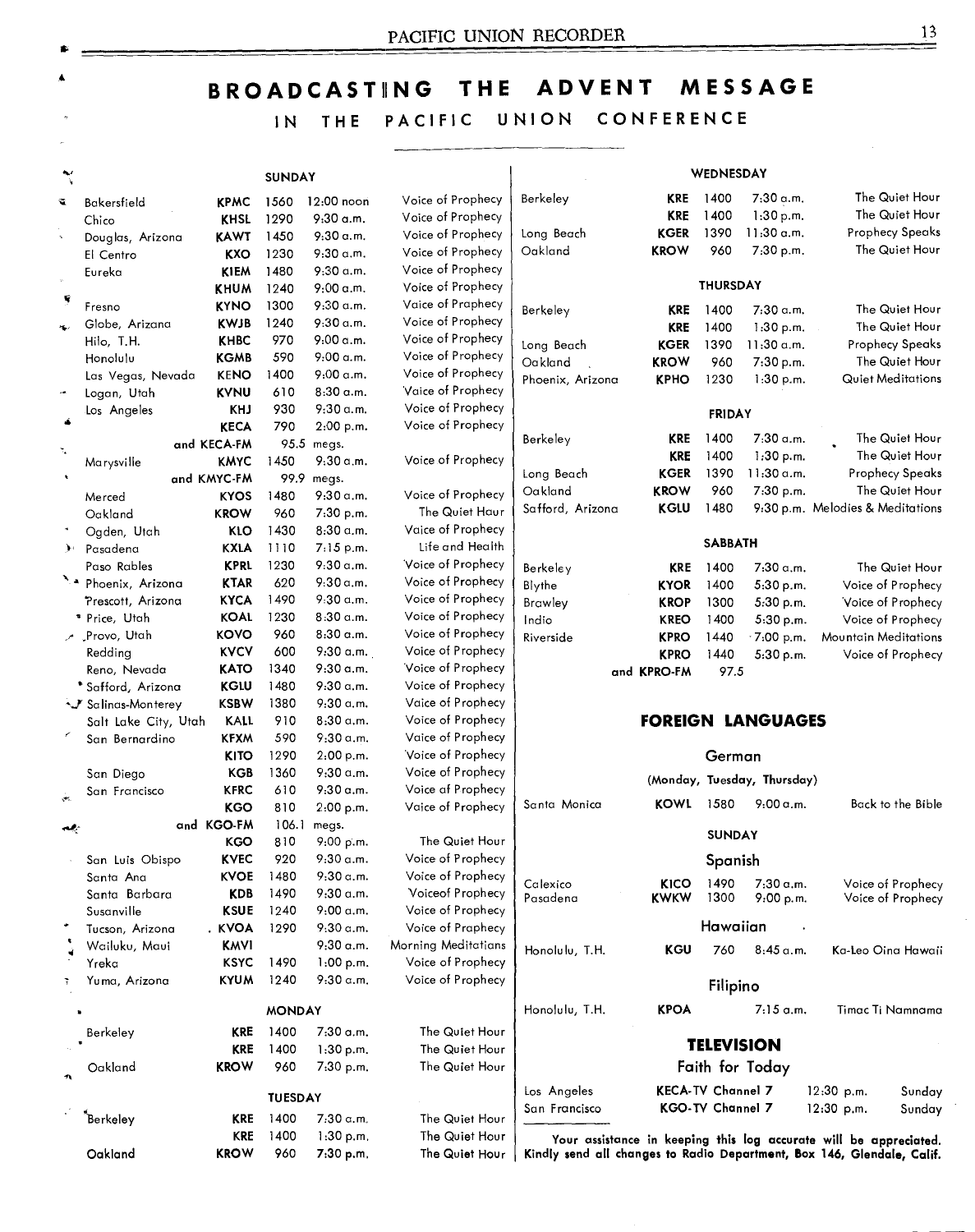

# **1HE CHALLENGE**

"The truth must not be muffled now. Plain be mumieu must be performant de la mondiale de la mercialista de la mercialista de la mercialista de la mercia<br>Statements



made." THE AGENCY "Unvarnished truth must be

spoken, in leaflets and pam-

# **THE MEINVE**  $\frac{1}{2}$  must be scale  $\frac{1}{2}$ . And  $\frac{1}{2}$  leaves of  $\frac{1}{2}$  automnes," vol like the leaves of autumn."-El-<br>like the leaves of autumn."-El-<br>len G. White, "Testimonies," vol. 9, p. 231.

# TASK" <u>1NTERNATIONAL</u> **IN PASTORAL and LAY EVANGELISM**

TRUTH

V

BELIEVE IN GOI

q

ads

SKY SIGNS





# **SERIES OF Necessary?**

 $\mathbf{V}$  and  $\mathbf{V}$ 

Goal:

# **To double your church membership.**

# **MISSIONARY RATES**

# **SUBSCRIPTION PRICES**

Single. yearly (24 issues) . . \$ .50 Canada and foreign countries .75

# **CLUB PRICES**

10, one year<br>25, one year  $\cdot \cdot \cdot \cdot \cdot 8.55$ <br>50, one year  $\cdot \cdot \cdot \cdot \cdot 15.85$ <br>100, one year  $\cdot \cdot \cdot \cdot 28.75$  $200.$  one year  $50.00$ <br> $200.$  one year  $50.00$ 

For clubs to Canada, add 10 per cent to above prices. No subscrip-tions or clubs entered for less than one year.

# **BULK PRICES**

| Single copy          |  | S<br>.05 |
|----------------------|--|----------|
| Ten copies           |  | .25      |
| Fifty copies         |  | 1.00     |
| One hundred copies   |  | $-1.75$  |
| Three hundred copies |  | 4.50     |
| Five hundred copies  |  | 6.25     |
| One thousand copies  |  | 10.50    |

Cost of bulk quantities to Canada may be determined by adding 10 cents a hundred to United States prices for extra mailing. Quotations for bulk or clubs to foreign countries on request.

Order from your BOOK AND BIBLE HOUSE

**Pacific Press Publishing Association, Mountain View, California**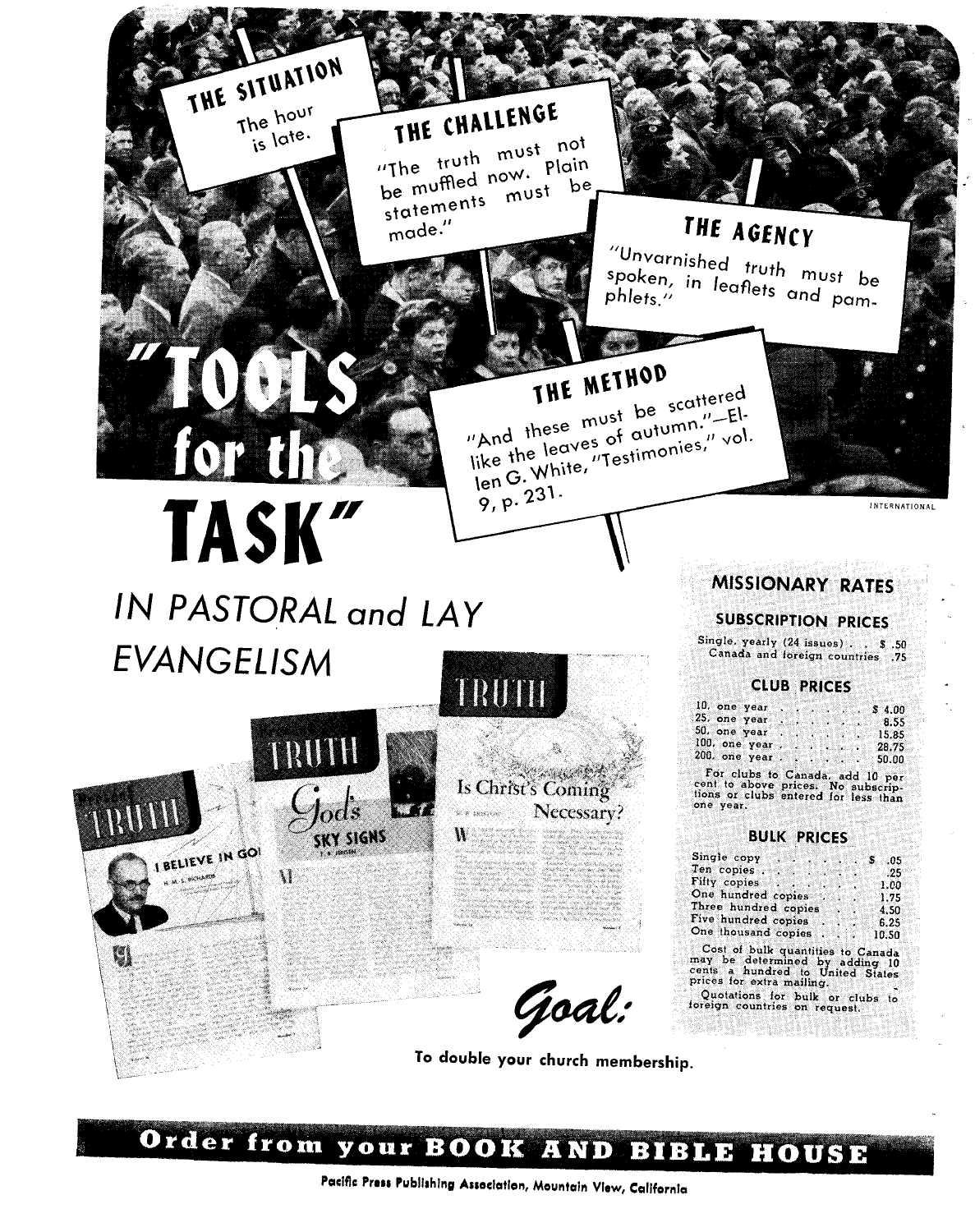

# **QUALITY FOODS SINCE 1906**